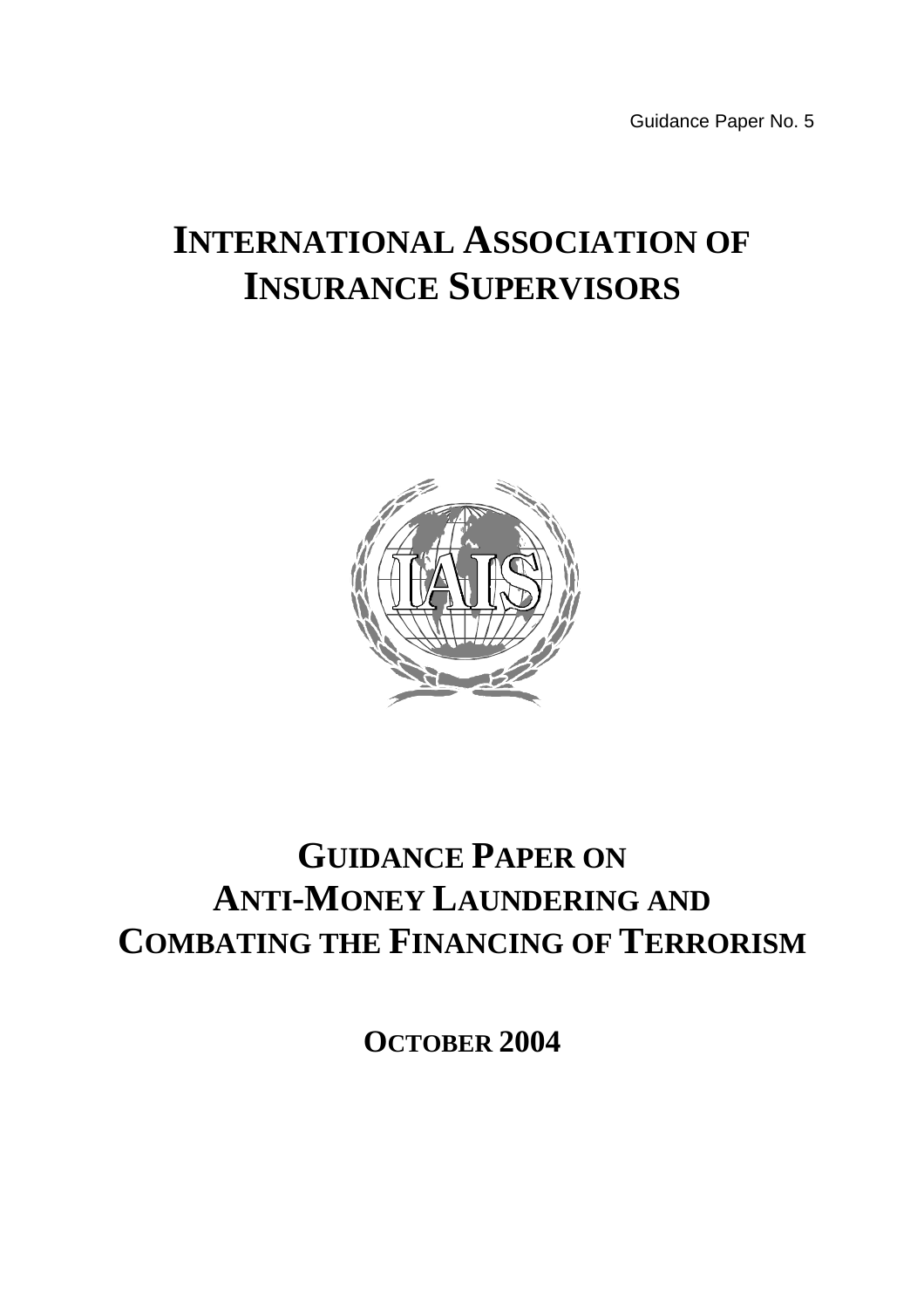This document was prepared by the Insurance Fraud Subcommittee, in consultation with members and observers

It replaces the *Anti-Money Laundering Guidance Notes for Insurance Supervisors and Insurance Entities* (January 2002)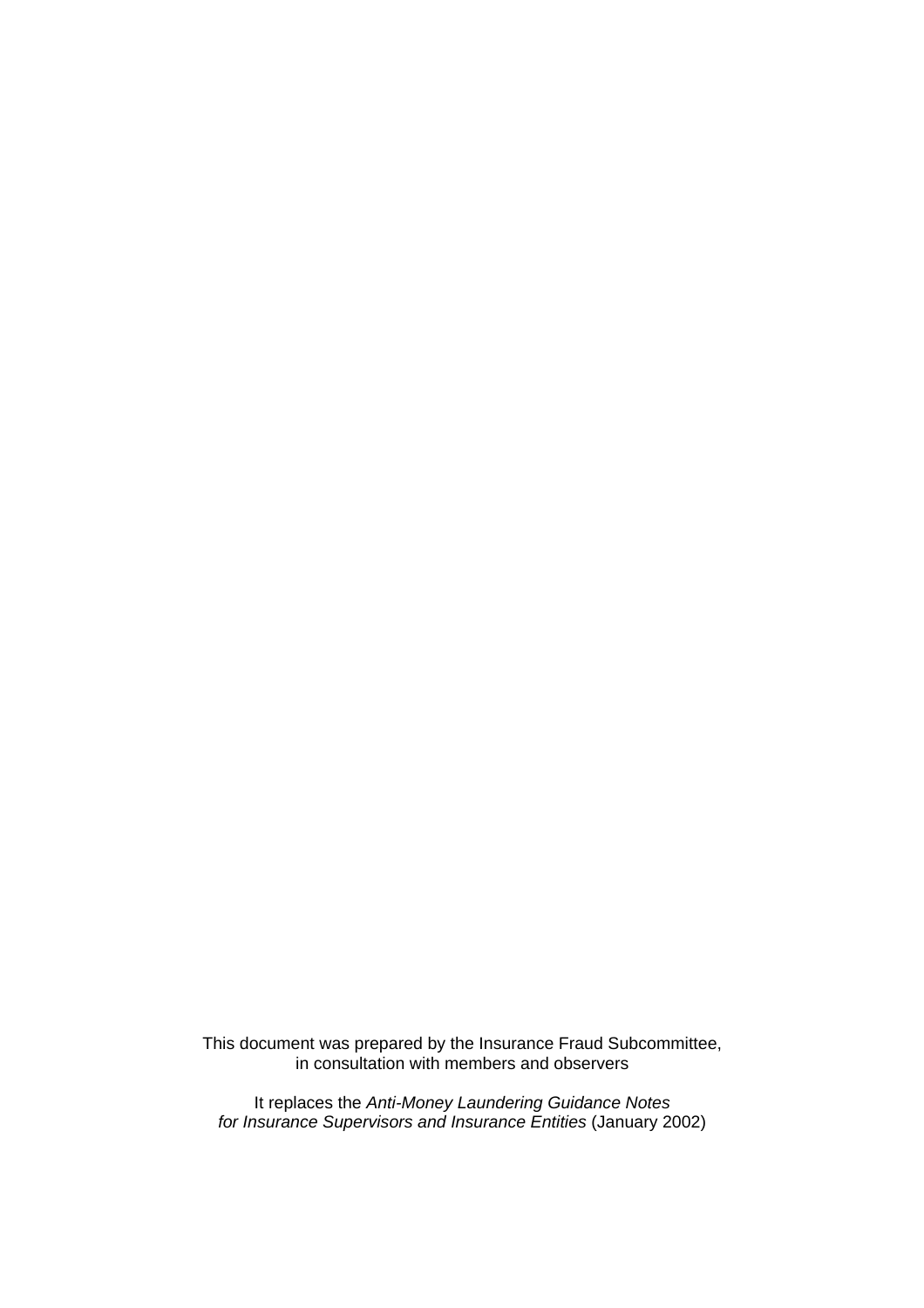# <span id="page-2-3"></span>**Guidance paper on anti-money laundering and combating the financing of terrorism**

# **Contents**

|                                                                                     | 3. Control measures and procedures against money laundering and financing of terrorism .5 |  |  |
|-------------------------------------------------------------------------------------|-------------------------------------------------------------------------------------------|--|--|
|                                                                                     |                                                                                           |  |  |
|                                                                                     |                                                                                           |  |  |
|                                                                                     |                                                                                           |  |  |
| Appendix C – Specific cases and examples of money laundering involving insurance 27 |                                                                                           |  |  |
|                                                                                     |                                                                                           |  |  |

# **1. Introduction**

[1](#page-2-0). The insurance sector<sup>1</sup> and other sectors of the financial services industry are potentially at risk of being misused for money laundering and the financing of terrorism. Criminals look for ways of concealing the illegitimate origin of funds. Persons involved in organising terrorist acts look for ways to finance these acts. The products and transactions of insurers can provide the opportunity to launder money or to finance terrorism.

2. Although its vulnerability is not regarded by the International Association of Insurance Supervisors ( $[AdS<sup>2</sup>]$  $[AdS<sup>2</sup>]$  $[AdS<sup>2</sup>]$  to be as high as for other sectors of the financial industry, the insurance sector is a possible target for money launderers and for those seeking resources for terrorist acts or for ways to process funds to accomplices. Insurers can be involved, knowingly or unknowingly, in money laundering and the financing of terrorism. This exposes them to legal, operational and reputational risks.<sup>[3](#page-2-2)</sup> The insurance sector should therefore take adequate measures to prevent its misuse by money launderers and terrorists, and should address possible cases of money laundering and terrorist financing forthwith.

3. The IAIS has given anti-money laundering (AML) and combating the financing of terrorism (CFT) high priority. In October 2003 the IAIS approved and issued the *Insurance core principles and methodology*, which revised the core principles for the supervision of

<span id="page-2-0"></span> $\overline{a}$ 1 The insurance sector includes insurers, reinsurance companies and intermediaries. The word "intermediaries" shall, in the context of this paper, mean agents, brokers and any other form of mediation or delegation of authority on behalf of an insurer.

<span id="page-2-1"></span><sup>2</sup> All abbreviated terms are defined in the list of abbreviations in Appendix D.

<span id="page-2-2"></span><sup>3</sup> Legal risk: the possibility that lawsuits, adverse judgements or contracts that turn out to be unenforceable disrupt or adversely affect the operations or condition of an insurer. Reputational risk: the potential that adverse publicity regarding an insurer´s business practices and associations, whether accurate or not, will cause a loss of confidence in the integrity of the institution. Operational risk: the risk arising from failure of systems, internal procedures and controls leading to financial loss. Operational risk also includes custody risk.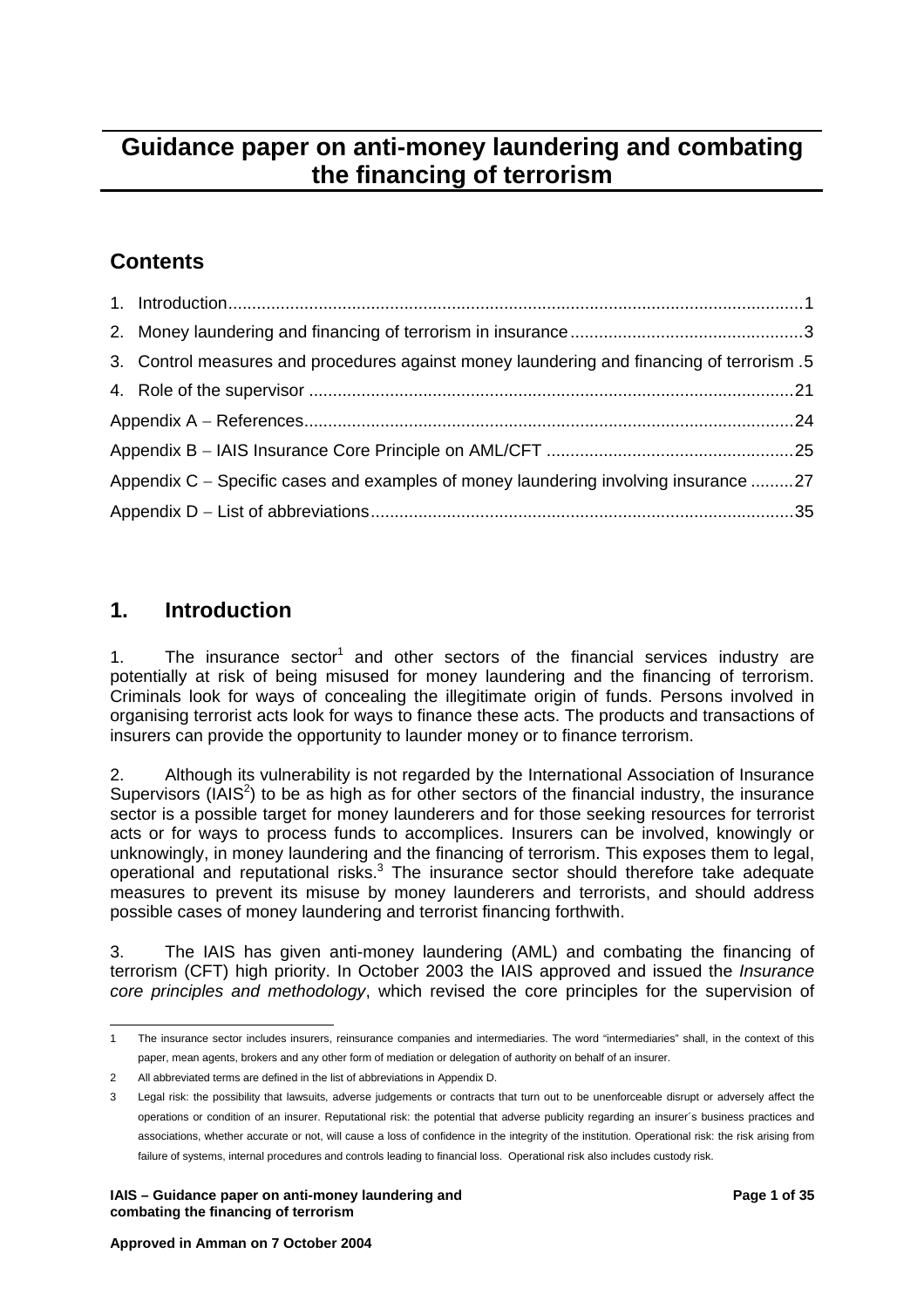insurers. Compliance with the Insurance Core Principles is required for a supervisory system to be effective. In accordance with Insurance Core Principle 28 (see appendix B) the Recommendations of the Financial Action Task Force on Money Laundering (FATF) applicable to the insurance sector and to insurance supervision must be satisfied to reach this objective.

4. In June 2003 the FATF adopted a revised set of Forty Recommendations on AML/CFT, having adopted VIII Special Recommendations on Terrorist Financing to combat the financing of terrorism $4$  in October 2001.

5. The IAIS considers the FATF Forty Recommendations 2003 on Money Laundering and the FATF VIII Special Recommendations on Terrorist Financing to be the international standards in the field of AML/CFT for insurance supervisors and the insurance sector. According to FATF Recommendation 25 the "competent authorities [of each jurisdiction] should establish guidelines, and provide feedback which will assist financial institutions and designated non-financial businesses and professions in applying national measures to combat money laundering and terrorist financing, and in particular, in detecting and reporting suspicious transactions".

6. In light of the FATF Recommendations, the IAIS considers there is need for specific guidance for insurance supervisors and the insurance sector. This guidance paper is intended to provide such guidance and aims at tailoring the existing AML/CFT standards to the specific practices and features of the insurance sector.

7. The FATF Recommendations are applicable to the underwriting and placement of life insurance and other investment related insurance. This paper applies at a minimum to those insurers and intermediaries offering life insurance products or other investment related insurance.

8. The IAIS is concerned to ensure that the potential risks to types of insurance other than life insurance (non-life insurance and reinsurance) are also considered by insurance supervisors and insurers. Jurisdictions or the supervisor could decide to extend AML/CFT policies and guidance beyond the scope of the FATF Recommendations on the basis of a thorough analysis of the risk of money laundering or financing of terrorism for these other types of insurance. In the case of such a decision the regulator and/or supervisor concerned should determine the appropriate policies and guidance as described in this paper to adequately cover the risks involved. This does not imply that the full set of measures presented in this paper should be implemented in these cases. Where a jurisdiction/supervisor chooses to expand its AML/CFT policies and regulation to include nonlife insurance and/or reinsurance, this paper offers a range of measures and procedures from which the jurisdiction/supervisor can determine the most effective. The type and extent of these policies and guidance imposed should be appropriate, having regard to these risks and the size of the business.

9. The same principles that apply to insurers should generally apply to insurance intermediaries.

10. Each insurance supervisor should consider whether to issue this guidance paper and/or its own quidance, at least equivalent to the standards in this paper, to insurers in its own jurisdiction. Each supervisor is responsible for issuing appropriate AML/CFT guidance.

<span id="page-3-0"></span> $\overline{\phantom{a}}$ 4 These recommendations can be found on the FATF website [\(www.fatf-gafi.org\)](http://www.fatf-gafi.org/). FATF Recommendations 4-6, 8-11, 13-15, 17, 21-23, 25, 29-32 and 40 as well as Special Recommendations IV, V, VII and the AML/CFT Methodology are specifically of importance for insurers and insurance supervisors.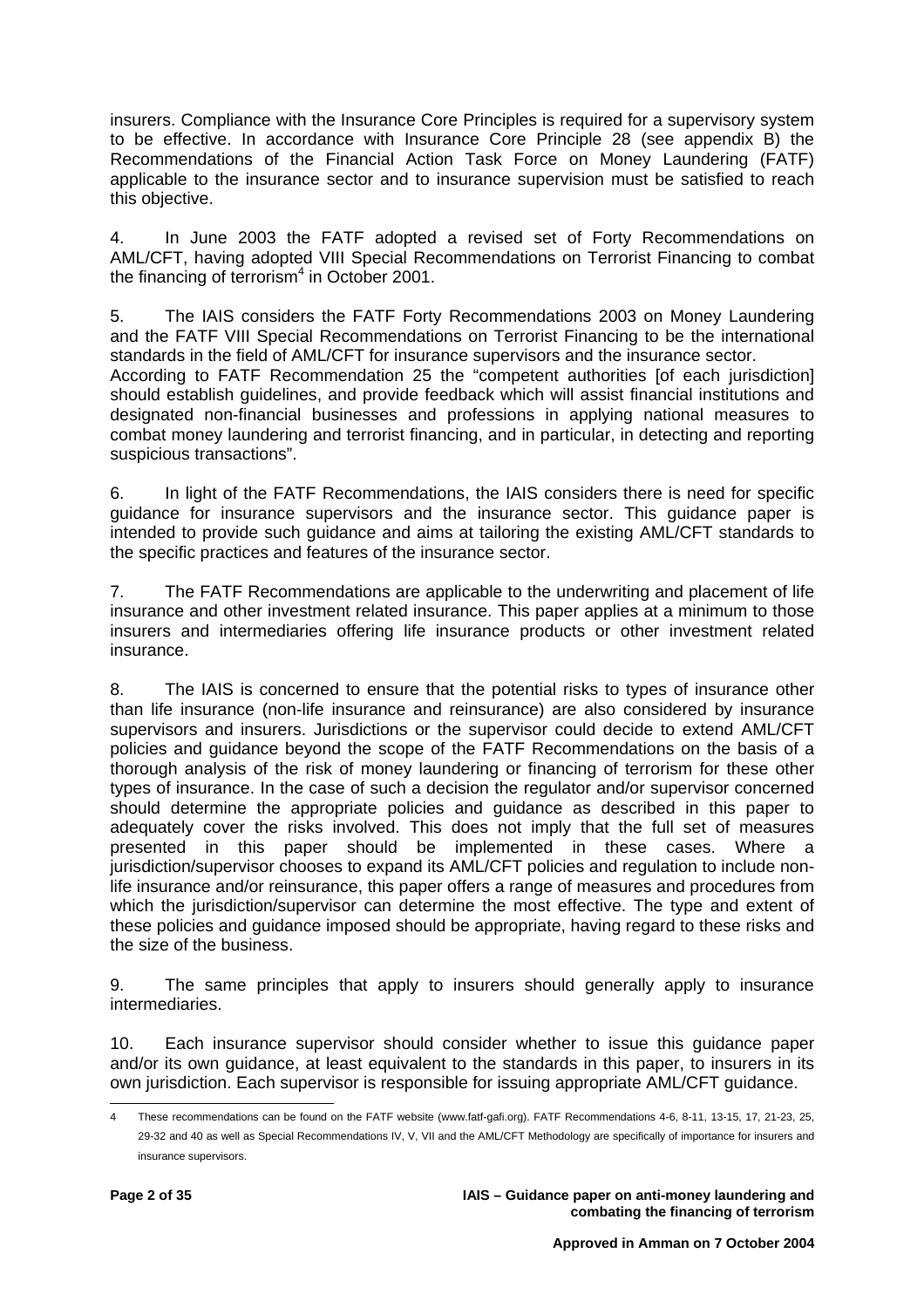- <span id="page-4-0"></span>11. This guidance paper is structured as follows:
- Sections 2 and 3 constitute a risk-based approach regarding the combating of money laundering and the financing of terrorism in the insurance sector.
- Section 2 explains the risk of money laundering and the financing of terrorism starting with a general description of the process of money laundering and the financing of terrorism and then explaining in more detail how this could be effected through the various types of insurance.
- Section 3 presents a set of measures and procedures to control the risks described in section 2. Section 3 discusses in more detail:
	- elements of customer due diligence (CDD)
	- reporting of suspicion
	- measures affecting the organisation and staff of the insurer.
- Section 4 is addressed to supervisors and deals with their application of the Insurance Core Principles, including the monitoring of compliance by insurers with AML/CFT standards and cooperation by supervisors with other organisations involved in AML/CFT. This section is specifically addressed to supervisors.

## **2. Money laundering and financing of terrorism in insurance**

#### **The process of money laundering and financing of terrorism**

12. Money laundering is the processing of the proceeds of crime to disguise their illegal origin. Once these proceeds are successfully 'laundered' the criminal is able to enjoy these monies without revealing their original source. Money laundering can take place in various ways. Information on possible trends and techniques used by money launderers is collected by the FATF in the course of its annual typology exercise.<sup>[5](#page-4-1)</sup>

13. Financing of terrorism can be defined as the wilful provision or collection, by any means, directly or indirectly, of funds with the intention that the funds should be used, or in the knowledge that they are to be used, to facilitate or carry out terrorist acts. Terrorism can be funded from legitimate income.

#### **Vulnerabilities in insurance**

14. Life insurance and non-life insurance can be used in different ways by money launderers and terrorist financiers. The vulnerability depends on factors such as (but not limited to) the complexity and terms of the contract, distribution, method of payment (cash or bank transfer) and contract law. Insurers should take these factors into account when assessing this vulnerability. This means they should prepare a risk profile of the type of business in general and of each business relationship.

15. Examples of the type of life insurance contracts that are vulnerable as a vehicle for laundering money or terrorist financing are products, such as:

- unit-linked or with profit single premium contracts
- single premium life insurance policies that store cash value
- fixed and variable annuities

<span id="page-4-1"></span> $\overline{\phantom{a}}$ 5 More information on typologies can be found on the website of the FATF (www.fatf-gafi.org).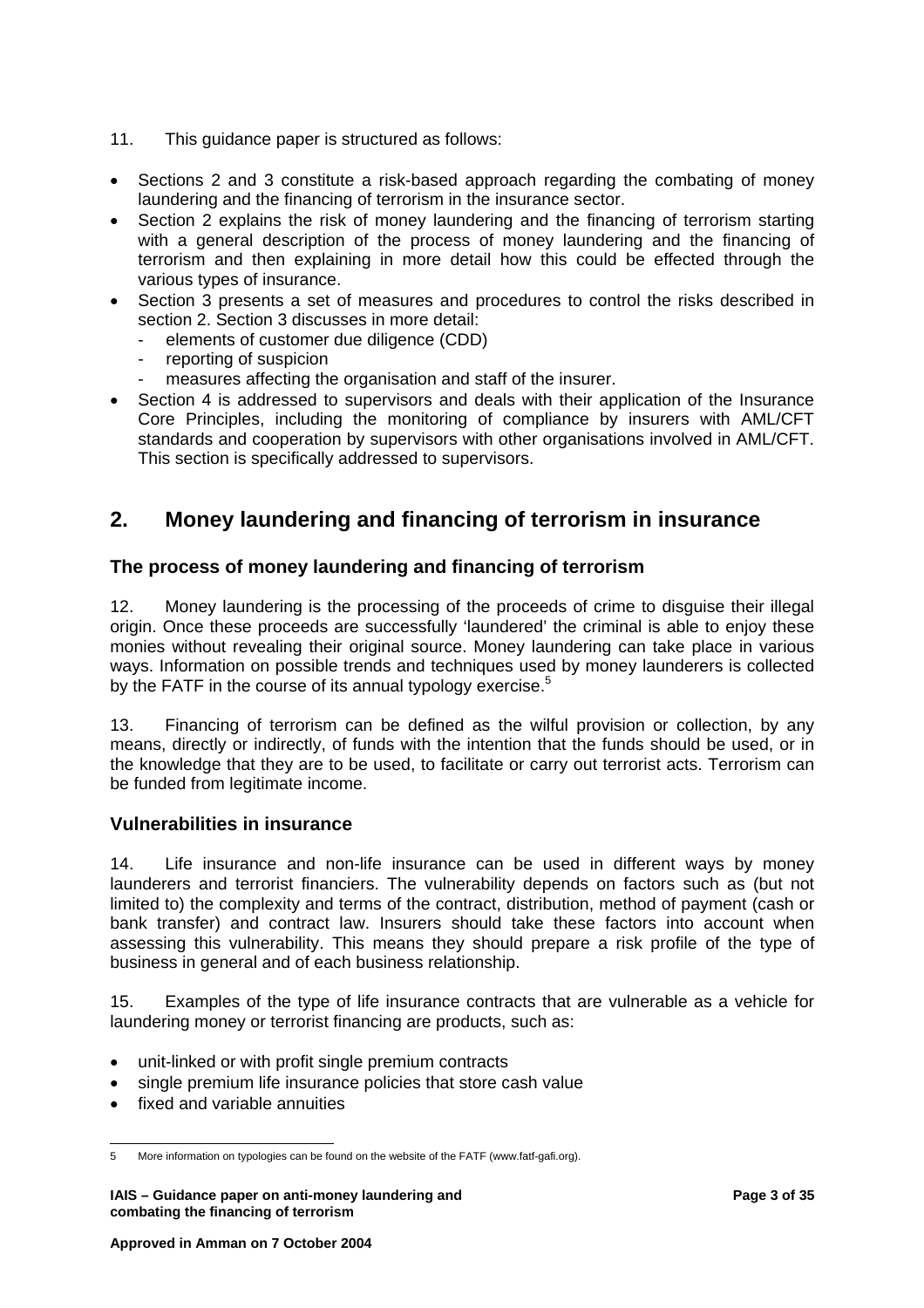• (second hand) endowment policies.

16. When a life insurance policy matures or is surrendered, funds become available to the policyholder or other beneficiaries. The beneficiary to the contract may be changed − possibly against payment − before maturity or surrender, in order that payments are made by the insurer to a new beneficiary. A policy might be used as collateral to purchase other financial instruments. These investments in themselves may be merely one part of a sophisticated web of complex transactions with their origins elsewhere in the financial system.

17. Non-life insurance money laundering or terrorist financing can be seen through inflated or totally bogus claims, e.g. by arson or other means causing a bogus claim to be made to recover part of the invested illegitimate funds. Other examples include cancellation of policies for the return of premium by an insurer's cheque, and the overpayment of premiums with a request for a refund of the amount overpaid. Money laundering can also occur through under-insurance, where a criminal can say that he received compensation for the full amount of the damage, when in fact he did not.

Examples of how terrorism could be facilitated through property and casualty coverage, include use of worker's compensation payments to support terrorists awaiting assignment and primary coverage and trade credit for the transport of terrorist materials. This could also imply breach of regulations requiring the freezing of assets.

18. Money laundering and the financing of terrorism using reinsurance could occur either by establishing fictitious (re)insurance companies or reinsurance intermediaries, fronting arrangements and captives, or by the misuse of normal reinsurance transactions. Examples include:

- the deliberate placement via the insurer of the proceeds of crime or terrorist funds with reinsurers in order to disguise the source of funds
- the establishment of bogus reinsurers, which may be used to launder the proceeds of crime or to facilitate terrorist funding
- the establishment of bogus insurers, which may be used to place the proceeds of crime or terrorist funds with legitimate reinsurers.

19. Insurance intermediaries − independent or otherwise − are important for distribution, underwriting and claims settlement. They are often the direct link to the policyholder and therefore intermediaries should play an important role in anti-money laundering and combating the financing of terrorism. The FATF Recommendations allow insurers, under strict conditions, to rely on customer due diligence carried out by intermediaries. The same principles that apply to insurers should generally apply to insurance intermediaries. The person who wants to launder money or finance terrorism may seek an insurance intermediary who is not aware of, or does not conform to, necessary procedures, or who fails to recognise or report information regarding possible cases of money laundering or the financing of terrorism. The intermediaries themselves could have been set up to channel illegitimate funds to insurers. In addition to the responsibility of intermediaries, customer due diligence ultimately remains the responsibility of the insurer involved.<sup>[6](#page-5-0)</sup>

20. Specific cases and examples of money laundering involving insurance are included in more detail in appendix C to this paper.

<span id="page-5-0"></span> $\overline{a}$ 6 See FATF Recommendation 9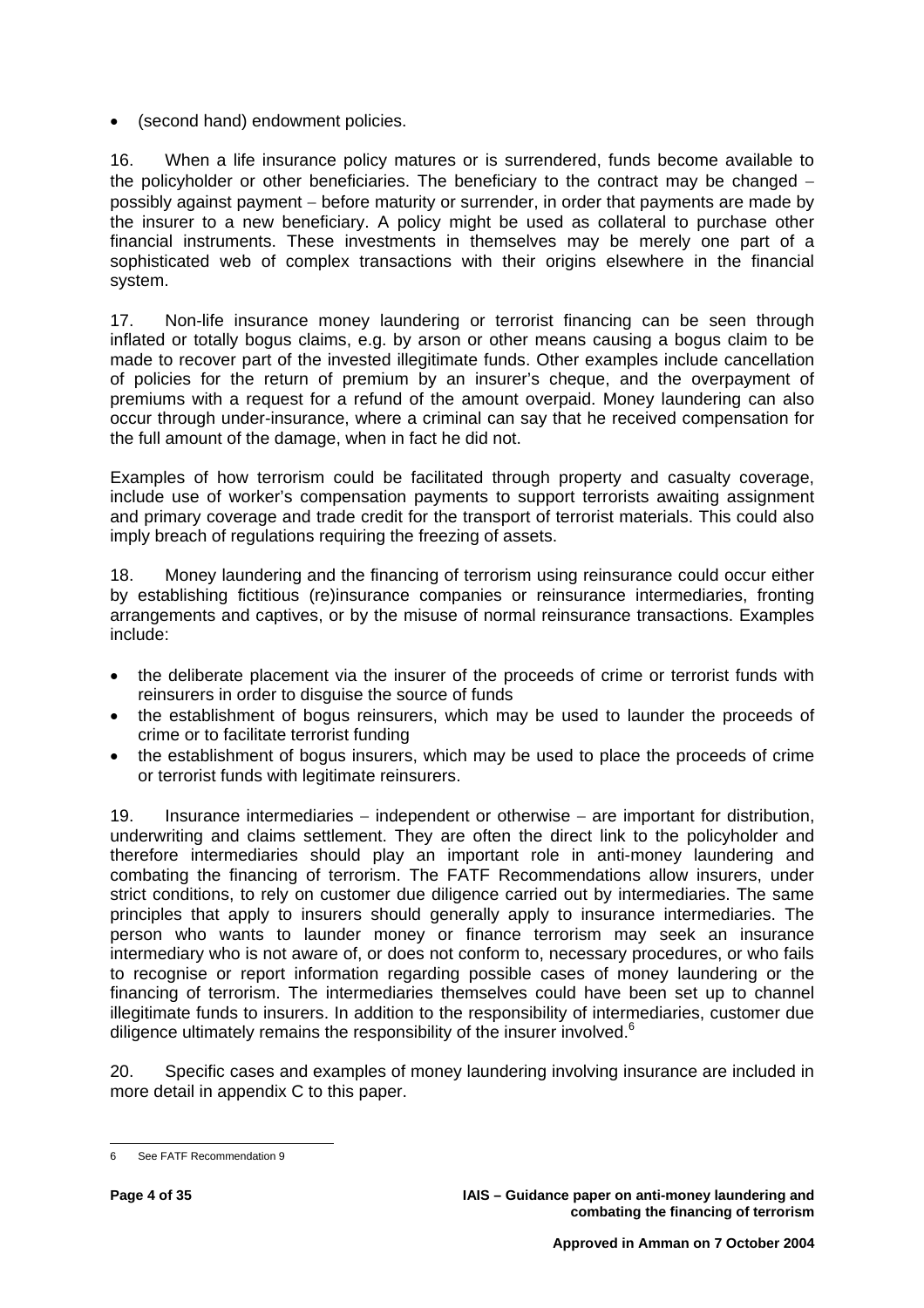## <span id="page-6-0"></span>**3. Control measures and procedures against money laundering and financing of terrorism**

21. This section is structured as follows. After an introduction of the duty of vigilance:

- paragraphs 25-83 contain a description of the customer due diligence process
- paragraphs 84-88 describe measures and procedures for the reporting of suspicious transactions, and
- paragraphs 89-112 provide the arrangements that need to be made to the organisation of the insurer with respect to risk management, record keeping, screening and the training of staff.

The paragraphs on customer due diligence provide measures and procedures on:

- CDD in general and the link with the overall and client<sup>7</sup> acceptance policies of the insurer
- CDD when establishing a business relationship
- timing of identification and verification
- CDD in the course of the business relationship
- the methods of identification for individuals and for companies, partnerships and other institutions/arrangements
- enhanced CDD for higher risk customers and non-cooperative countries and territories (NCCTs) (including bearer policies, viatical arrangements, politically exposed persons (PEP) and new technologies)
- simplified CDD, and
- reliance on intermediaries and third parties.

22. Insurers should be constantly vigilant in deterring criminals from making use of them for the purposes of money laundering or the financing of terrorism. By understanding the risks of money laundering and the financing of terrorism, insurers are in a position to determine what can be done to control these risks, and which procedures and measures can be implemented effectively and efficiently.

23. For reasons of sound business practice and proper risk management insurers should already have controls in place to assess the risk of each business relationships. As customer due diligence is a business practice suitable not just for commercial risk assessment and fraud prevention<sup>[8](#page-6-2)</sup> but also to prevent money laundering and the financing of terrorism, control measures should be linked to these existing controls. The concept of customer due diligence goes beyond the identification and verification of only the policyholder – it extends to identification of the potential risks of the whole business relationship.

24. The duty of vigilance consists mainly of the following elements:

- customer due diligence, including underwriting checks and verification of identity
- recognition and reporting of suspicious customers/transactions, and
- provisions affecting the organisation and the staff of the insurer, such as a compliance and audit environment, keeping of records, the recruitment of staff and training.

**IAIS – Guidance paper on anti-money laundering and Page 10 and Page 5 of 35 Page 5 of 35 Page 5 of 35 Page 5 of 35 Page 10 and Page 10 and Page 10 and Page 10 and Page 10 and Page 10 and Page 10 and Page 10 and Page 10 an combating the financing of terrorism** 

<span id="page-6-1"></span> $\overline{a}$ 7 The term "client" in this paper refers to customers and beneficial owner unless a different meaning follows from the wording or context of the paragraphs involved.

<span id="page-6-2"></span><sup>8</sup> See ICP 27 on Fraud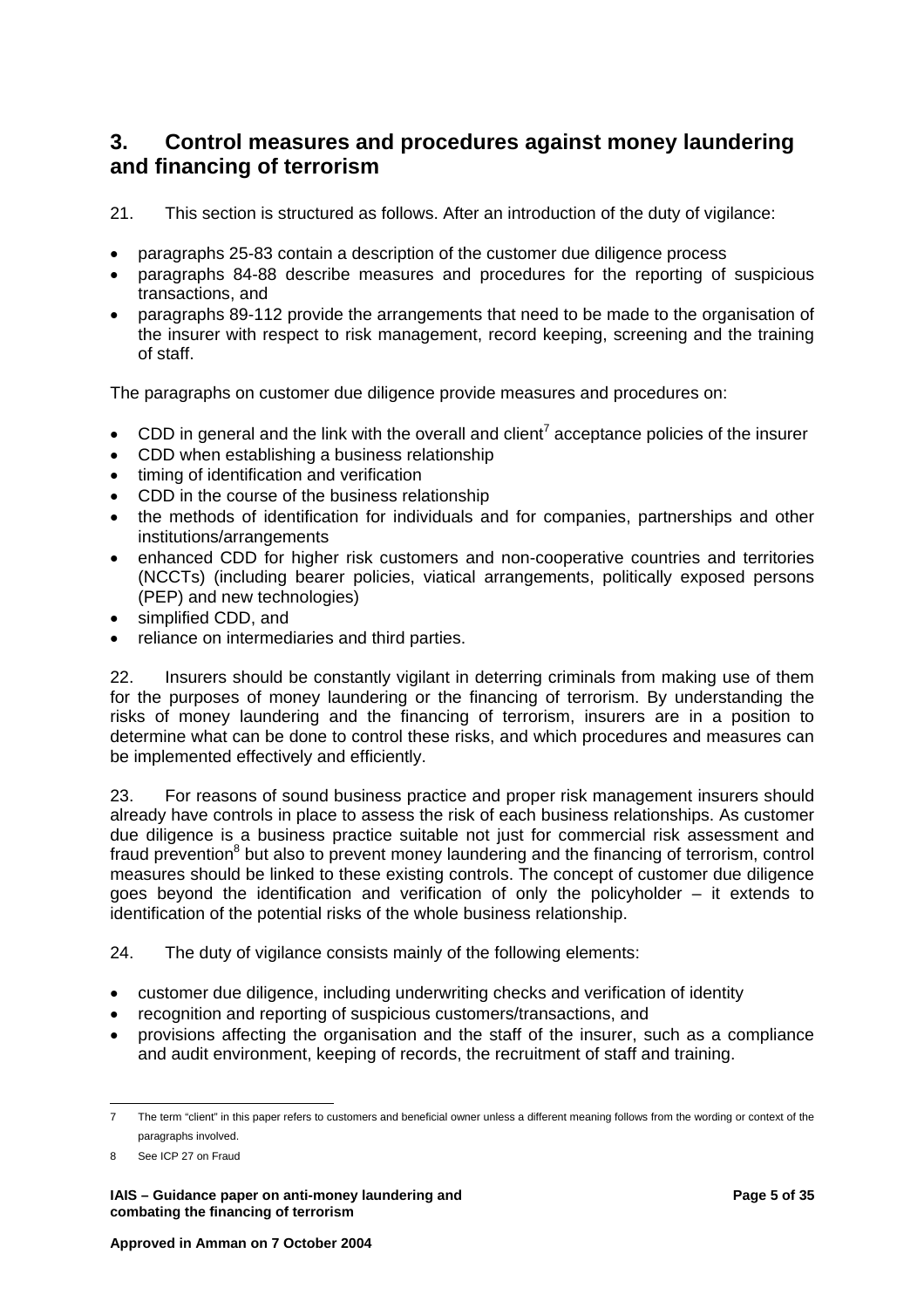#### **Performing due diligence on customers, beneficial owners and beneficiaries**

25. Insurers should know the customers<sup>[9](#page-7-0)</sup> with whom they are dealing. A first step in setting up a system of customer due diligence is to develop clear, written and risk based client acceptance policies and procedures, which among other things concern the types of products offered in combination with different client profiles. These policies and procedures should be built on the strategic policies of the board of directors of the insurer, including policies on products, markets and clients.

26. The insurer's strategic policies will determine its exposure to risks such as underwriting risk, reputational risk, operational risk, concentration risk<sup>10</sup> and legal risk. After determining the strategic policies, client acceptance policies should be established, taking account of risk factors such as the background and geographical base of the customer and/or beneficial owner<sup>11</sup> and the complexity of the business relationship (see paragraph 31 for other factors). This is why – as indicated above – control measures and procedures with respect to AML/CFT should be an integral part of the overall customer due diligence.

27. Insurers should be aware that, for example, they are more vulnerable to money laundering if they sell short term coverage by means of a single premium policy than if they sell group pensions to an employer with annuities to be paid after retirement. The former is more sensitive to money laundering and therefore calls for more intensive checks on the background of the client and the origin of the premium than the latter. Insurers should also be aware of requests for multiple policies to be taken out for premiums slightly below any publicised limits for performing checks, such as checks on the source of wealth.

28. Customer due diligence measures that should be taken by insurers include: $12$ 

- identifying the customer and verifying that customer's identity using reliable, independent source documents, data or information
- determining whether the customer is acting on behalf of another person, and then taking reasonable steps to obtain sufficient identification data to verify the identity of that other person
- identifying the (ultimate) beneficial owner, and taking reasonable measures to verify the identity of the beneficial owner such that the insurer is satisfied that it knows who the beneficial owner is. For legal persons and arrangements insurers should take reasonable measures to understand the ownership and control structure of the customer
- obtaining information on the purpose and intended nature of the business relationship and other relevant factors
- conducting ongoing due diligence on the business relationship and scrutiny of transactions undertaken throughout the course of that relationship to ensure that the transactions being conducted are consistent with the insurer's knowledge of the customer and/or beneficial owner, their business and risk profile, including, where necessary, the source of funds.

<span id="page-7-0"></span>l 9 Under normal conditions the term 'customer' refers to 'policyholder'.

<span id="page-7-1"></span><sup>10</sup> Concentration risk: the risk that too much business is being conducted with persons or corporations belonging to the same conglomerate, group or geographical area.

<span id="page-7-2"></span><sup>11</sup> According to the FATF Recommendations beneficial owner "refers to the natural person(s) who ultimately owns or controls a customer and/or the person on whose behalf a transaction is being conducted. It also incorporates those persons who exercise ultimate effective control over a legal person or arrangement." For the purposes of this paper the expression 'beneficial owner' applies to the owner/controller of the policyholder as well as to the beneficiary to the contract.

<span id="page-7-3"></span><sup>12</sup> FATF Recommendation 5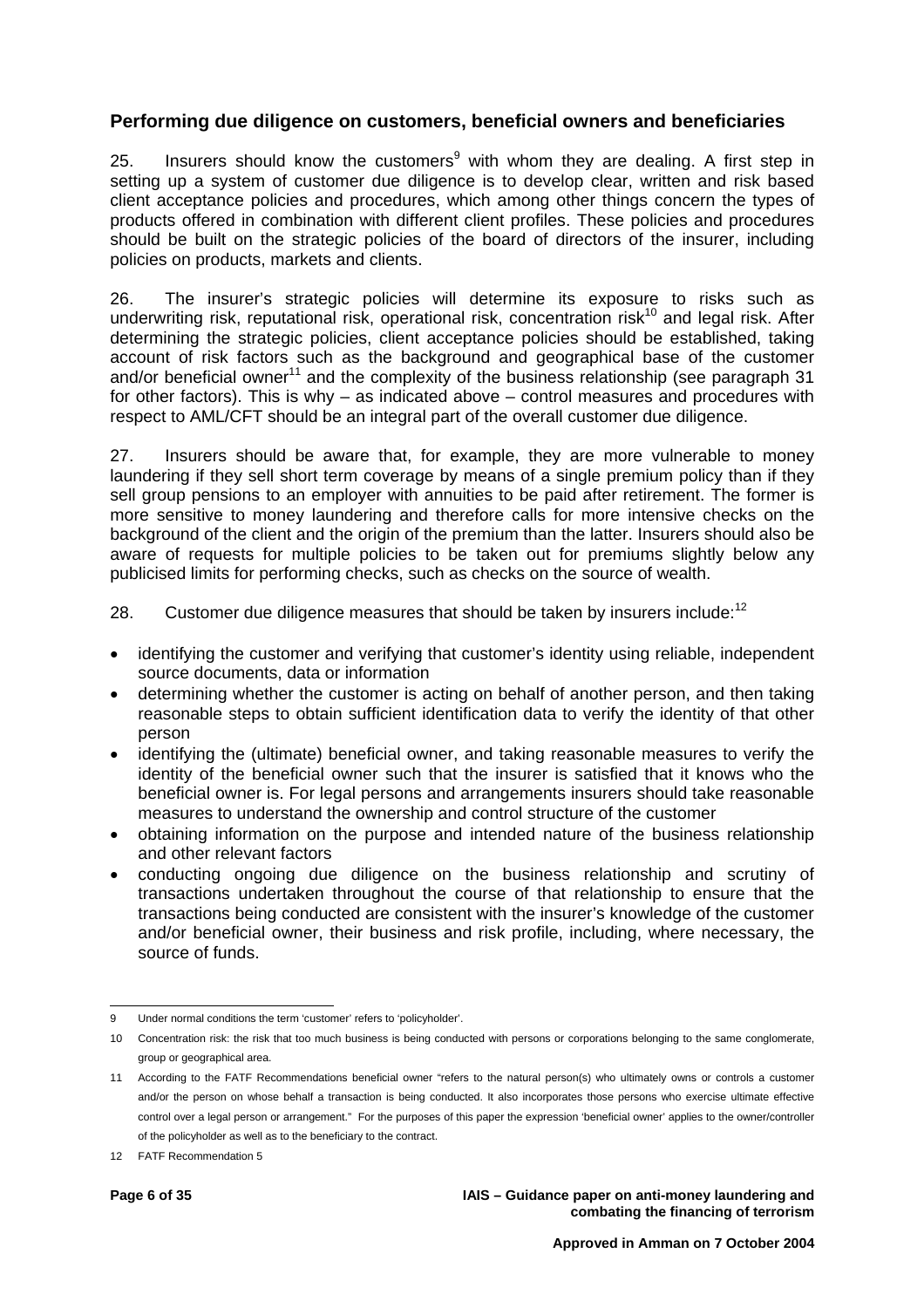29. The extent and specific form of these measures may be determined following a risk analysis based upon relevant factors including the customer, the business relationship and the transaction(s). Enhanced due diligence is called for with respect to higher risk categories. Decisions taken on establishing relationships with higher risk customers and/or beneficial owners should be taken by senior management. Subject to national legal requirements insurers may apply reduced or simplified measures in the case of low risk categories.

30. Prior to the establishment of a business relationship, the insurer should assess the characteristics of the required product, the purpose and nature of the business relationship and any other relevant factors in order to create and maintain a risk profile of the customer relationship. Based on this assessment, the insurer should decide whether or not to accept the business relationship. As a matter of principle, insurers should not offer insurance to customers or for beneficiaries that obviously use fictitious names or whose identity is kept anonymous.

31. Factors to consider when creating a risk profile, which are not set out in any particular order of importance and which should not be considered exhaustive, include (where appropriate):

- type and background of customer and/or beneficial owner
- the customer's and/or beneficial owner's geographical base
- the geographical sphere of the activities of the customer and/or beneficial owner
- the nature of the activities
- the means of payment as well as the type of payment (cash, wire transfer, other means of payment)
- the source of funds
- the source of wealth
- the frequency and scale of activity
- the type and complexity of the business relationship
- whether or not payments will be made to third parties
- whether a business relationship is dormant
- any bearer arrangements
- suspicion or knowledge of money laundering, financing of terrorism or other crime.

32. The requirements for customer due diligence should apply to all new customers as well as – on the basis of materiality and risk – to existing customers and/or beneficial owners. As to the latter the insurer should conduct due diligence at appropriate times.<sup>13</sup> In insurance, various transactions or 'trigger events' occur after the contract date and indicate where due diligence may be applicable. These trigger events include claims notification, surrender requests and policy alterations, including changes in beneficiaries (see also paragraph 47).

33. The requirement for an insurer to pay special attention to all complex, unusually large transactions, and all unusual patterns of transactions, which have no apparent economic or visible lawful purpose is essential to both the establishment of a business relationship and to ongoing due diligence. The background and purpose of such transactions should, as far as possible, be examined, the findings established in writing, and be available to help competent authorities and auditors.<sup>14</sup> In this respect "transactions" should be interpreted in a broad sense, meaning inquiries and applications for an insurance policy, premium payments, requests for changes in benefits, beneficiaries, duration, etc.

 $\overline{a}$ 13 FATF Recommendation 5

<span id="page-8-1"></span><span id="page-8-0"></span><sup>14</sup> FATF Recommendation 11

**IAIS – Guidance paper on anti-money laundering and Page 7 of 35 Page 7 of 35 Page 7 of 35 Page 7 of 35 Page 7 of 35 Page 7 of 35 Page 7 of 35 Page 7 of 35 Page 7 of 35 Page 7 of 35 Page 7 of 35 Page 7 of 35 Page 7 of 20 P combating the financing of terrorism**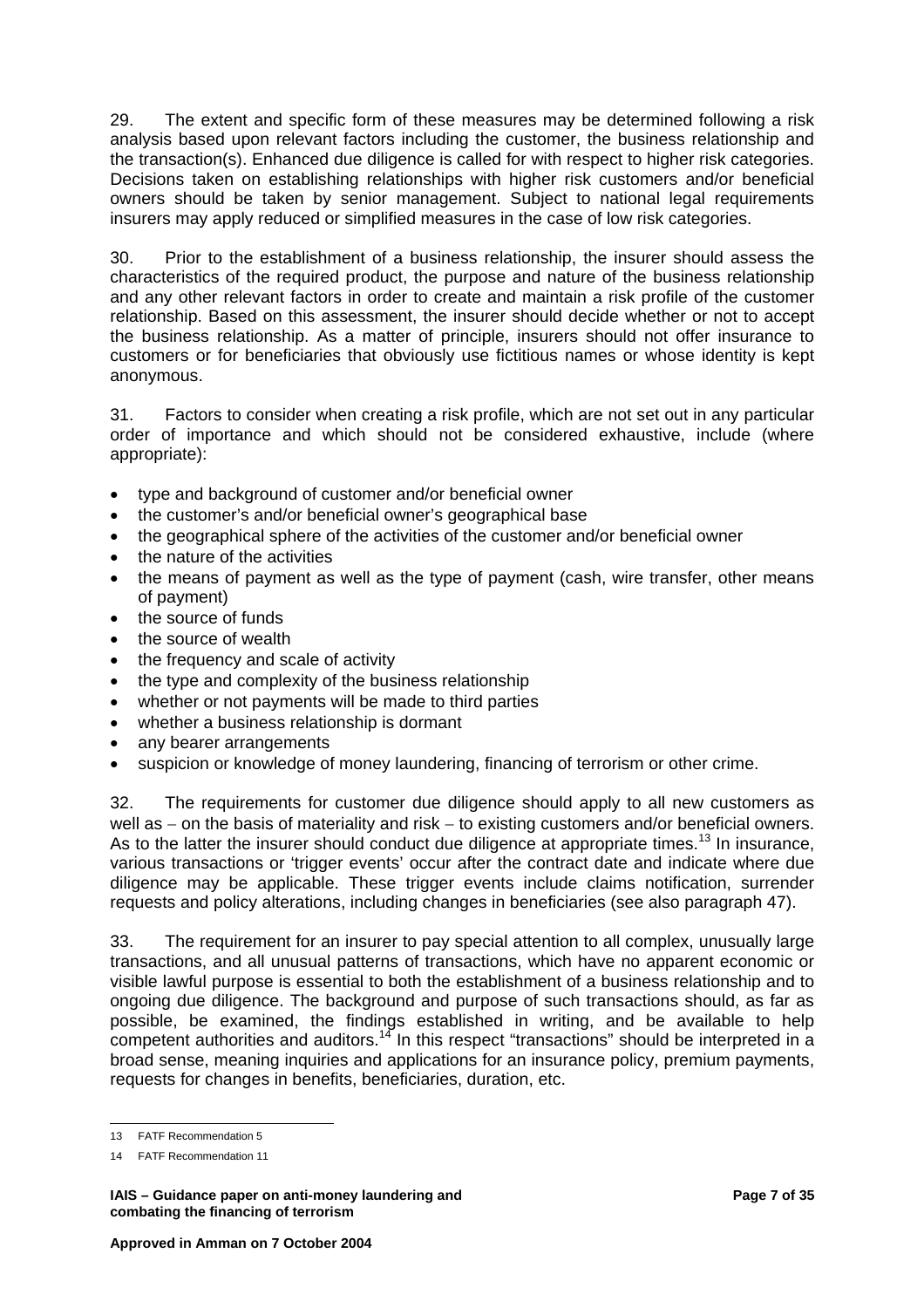34. In the event of failure to complete verification of any relevant verification subject or to obtain information on the purpose and intended nature of the business relationship, the insurer should not conclude the insurance contract, perform the transaction, or should terminate the business relationship. The insurer should also consider making a suspicious transaction report (STR) to the financial intelligence unit (FIU).<sup>[15](#page-9-0)</sup>

#### *Establishing a business relationship*

35. Before an insurance contract is concluded between customer and insurer there is already a pre-contractual business relationship between these two and possibly other parties. After a policy is taken out:

- the insurer covers a certain risk described in the contract and policy conditions
- certain transactions may take place such as premium payments, payments of advance or final benefits, and
- certain events may occur such as a change in cover or a change of beneficiaries.

36. The insurer will need to carefully assess the specific background, and other conditions and needs of the customer. This assessment is already being carried out for commercial purposes (determining the risk exposure of the insurer and setting an adequate premium) as well as for reasons of active client management. To achieve this, the insurer will collect relevant information, for example details of source of funds, income, employment, family situation, medical history, etc. This will lead to a customer profile which could serve as a reference to establish the purpose of the contract and to monitor subsequent transactions and events.

37. The insurer should realise that creating a customer profile is also of importance for AML/CFT purposes and therefore for the protection of the integrity of the insurer and its business.

38. In addition, the beneficial owner should also be identified and verified. For the purposes of this guidance paper the expression beneficial owner applies to the owner/controller of the policyholder as well as to the beneficiary to the contract.

39. With regard to reinsurance, due to the nature of the business and the lack of a contractual relationship between the policyholder and the reinsurance company, it is often impractical or impossible for the reinsurer to carry out verification of the policyholder or the beneficial owner. Therefore, for reinsurance business reinsurers should only deal with ceding insurers (1) that are licensed or otherwise authorised to issue insurance policies and (2) which have warranted or otherwise confirmed that they apply AML/CFT standards at least equivalent to those in this guidance paper, provided there is no information available to the contrary for instance from FATF and trade associations or from the reinsurers' visits to the premises of the insurer.

40. When the identity of customers and beneficial owners with respect to the insurance contract has been established the insurer is able to assess the risk to its business by checking customers and beneficial owners against internal and external information on known fraudsters or money launderers (possibly available from industry databases) and on known or suspected terrorists (publicly available on sanctions lists such as those published by the United Nations). The IAIS recommends that insurers use available sources of information when considering whether or not to accept a risk. Identification and subsequent

<span id="page-9-0"></span> $\overline{a}$ 15 See paragraphs 84-88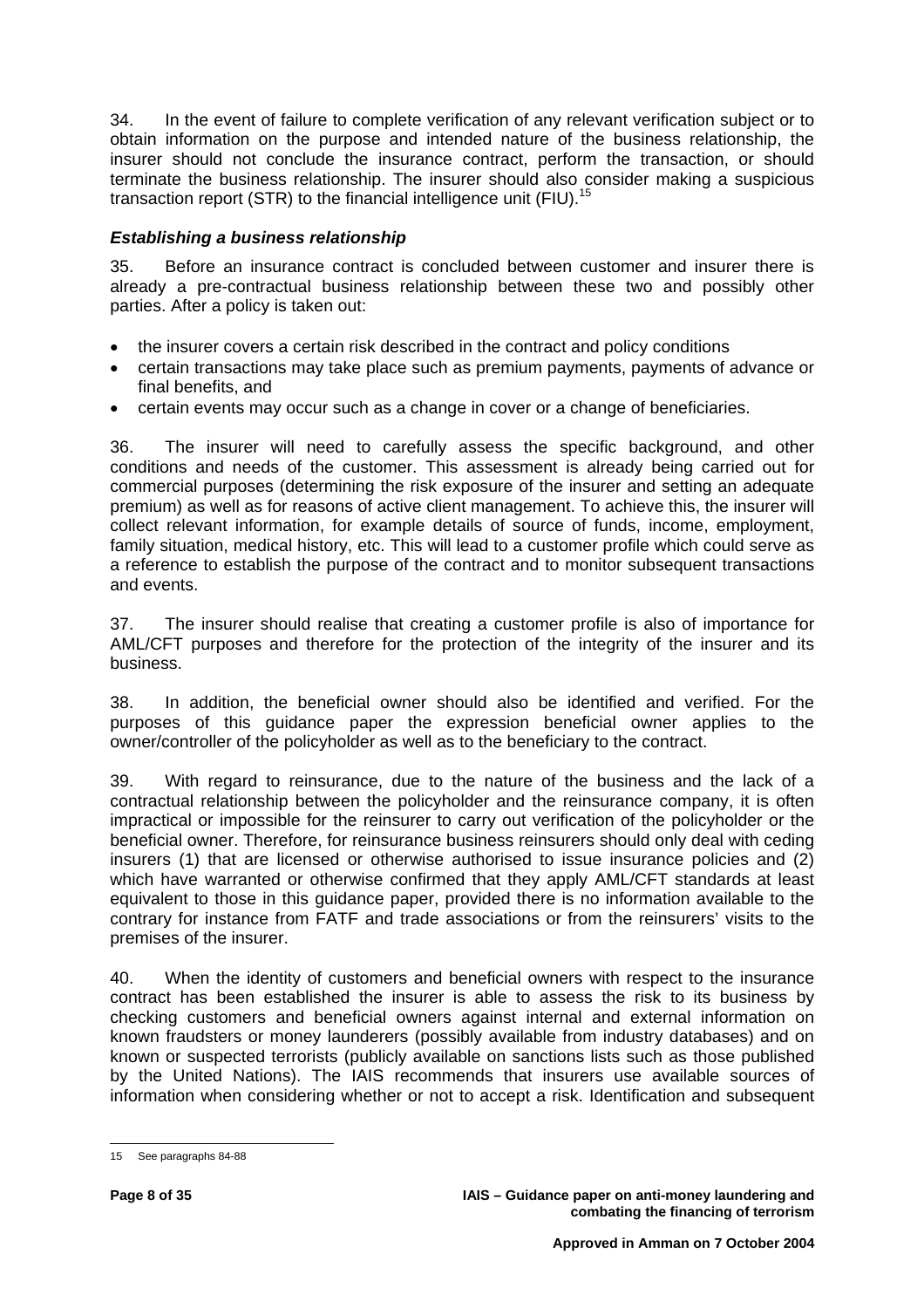verification will also prevent anonymity of policyholders or beneficiaries and the use of fictitious names.<sup>16</sup>

#### *Timing of identification and verification*

41. In principle identification and verification of customers and beneficial owners should take place when the business relationship with that person is established.<sup>17</sup> This means that (the owner / controller of) the policyholder needs to be identified and their identity verified before, or at the moment when, the insurance contact is concluded. Valid exceptions are mentioned in the following paragraphs.

42. Identification and verification of the beneficiary may take place after the insurance contract has been concluded with the policyholder, provided the money laundering risks and financing of terrorism risks are effectively managed. However, identification and verification should occur at or before the time of payout or the time when the beneficiary intends to exercise vested rights under the policy.<sup>18</sup>

43. Where a policyholder and/or beneficiary is permitted to utilise the business relationship prior to verification, financial institutions should be required to adopt risk management procedures concerning the conditions under which this may occur. These procedures should include measures such as a limitation of the number, types and/or amount of transactions that can be performed and the monitoring of large or complex transactions being carried out outside the expected norms for that type of relationship. Where the insurer has already commenced the business relationship and is unable to comply with the verification requirements it should terminate the business relationship and consider making a suspicious transaction report.

44. Examples of situations where a business relationship could be used prior to verification are:

- aroup pension schemes
- non-face-to-face customers
- premium payment made before the application has been processed and the risk accepted, and
- using a policy as collateral.

45. In addition, in the case of non-face-to-face business verification may be allowed after establishing the business relationship. However, insurers must have policies and procedures in place to address the specific risks associated with non-face-to-face business relationships and transactions<sup>19</sup> (see paragraphs  $71-73$ ).

#### *Transactions and events in the course of the business relationship*

46. The insurer should perform ongoing due diligence on the business relationship. In general the insurer should pay attention to all requested changes to the policy and/or exercise of rights under the terms of the contract. It should assess if the change/transaction does not fit the profile of the customer and/or beneficial owner or is for some other reason unusual or suspicious. Enhanced due diligence is required with respect to higher risk

l

**IAIS – Guidance paper on anti-money laundering and Page 9 of 35 Page 9 of 35 Page 9 of 35 Page 9 of 35 Page 9 of 35 Page 9 of 35 Page 9 of 35 Page 9 of 35 Page 9 of 35 Page 9 of 35 Page 9 of 35 Page 9 of 35 Page 9 of 36 P combating the financing of terrorism** 

<span id="page-10-0"></span><sup>16</sup> FATF Recommendation 5

<span id="page-10-1"></span><sup>17</sup> FATF Recommendation 5

<span id="page-10-2"></span><sup>18</sup> Interpretative Note no 6 to FATF Recommendation 5

<span id="page-10-3"></span><sup>19</sup> FATF Recommendation 8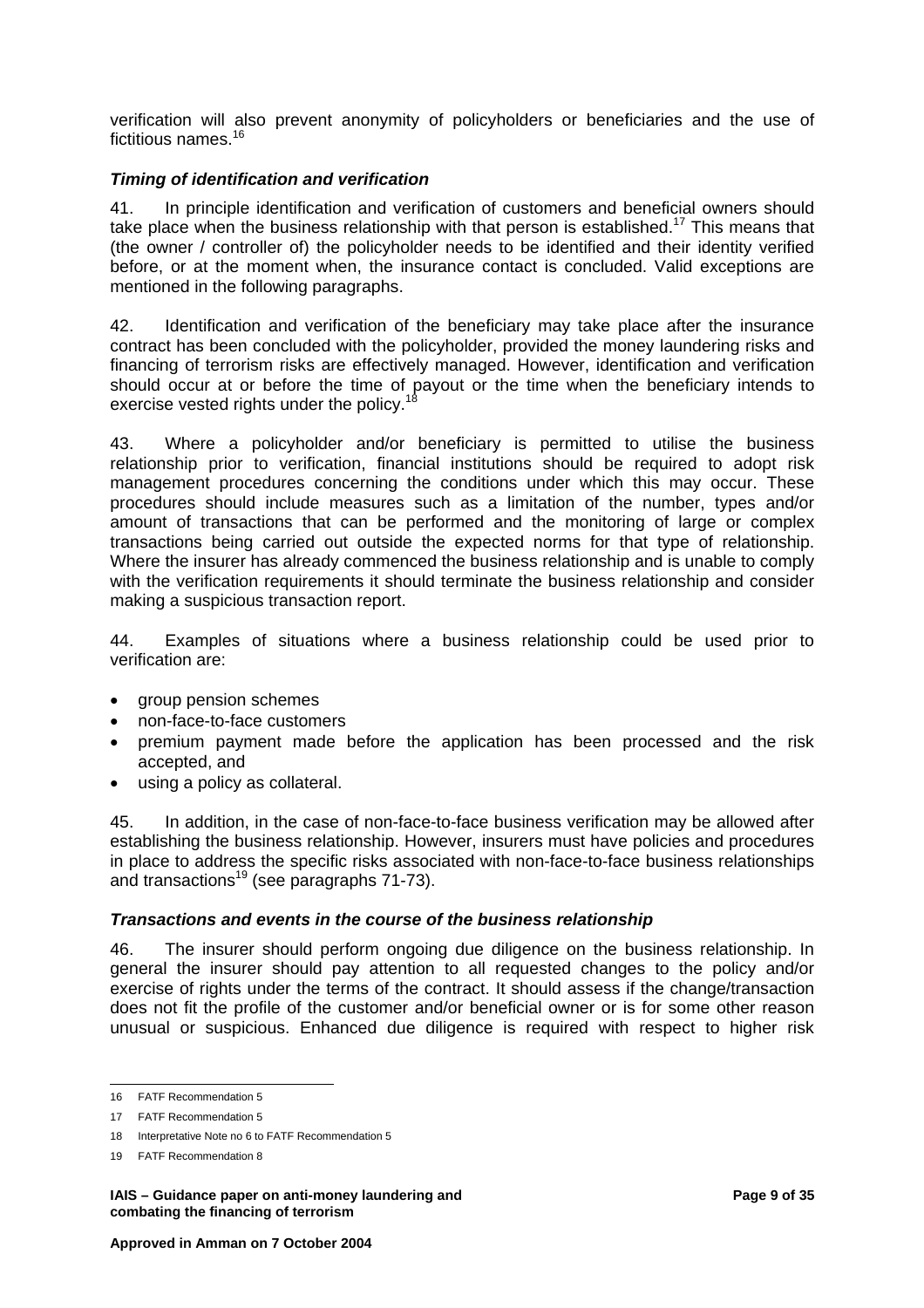categories. The CDD program should be established in such a way that the insurer is able to adequately gather and analyse information.

47. Examples of transactions or trigger events after establishment of the contract that require CDD are:

- a change in beneficiaries (for instance, to include non-family members, or a request for payments to be made to persons other than beneficiaries)
- a change/increase of insured capital and/or of the premium payment (for instance, which appear unusual in the light of the policyholder's income or where there are several overpayments of policy premiums after which the policyholder requests that reimbursement is paid to a third party)
- use of cash and/or payment of large single premiums
- payment/surrender by a wire transfer from/to foreign parties
- payment by banking instruments which allow anonymity of the transaction
- change of address and/or place of residence of the policyholder, in particular, tax residence
- lump sum top-ups to an existing life insurance contract
- lump sum contributions to personal pension contracts
- requests for prepayment of benefits
- use of the policy as collateral/security (for instance, unusual use of the policy as collateral unless it is clear that it is required for financing of a mortgage by a reputable financial institution)
- change of the type of benefit (for instance, change of type of payment from an annuity to a lump sum payment)
- early surrender of the policy or change of the duration (where this causes penalties or loss of tax relief)
- request for payment of benefits at the maturity date.

48. The above list is not exhaustive. Insurers should consider other types of transactions or trigger events which are appropriate to their type of business.

49. Occurrence of these transactions and events does not imply that (full) customer due diligence needs to be applied. If identification and verification have already been performed, the insurer is entitled to rely on this unless doubts arise about the veracity of that information it holds.<sup>20</sup> As an example, doubts might arise if benefits from one policy of insurance are used to fund the premium payments of another policy of insurance.

#### *Methods of identification and verification*

50. This guidance paper does not seek to specify what, in any particular case, may or may not be sufficient evidence to complete verification. It does set out what, as a matter of good practice, may reasonably be expected of insurers. Since, however, this guidance paper is neither mandatory nor exhaustive, there may be cases where an insurer has properly satisfied itself that verification has been achieved by other means which it can justify to the appropriate authorities as reasonable in the circumstances.

51. The best possible identification documentation should be obtained from each verification subject. "Best possible" means that which is the most difficult to replicate or acquire unlawfully because of its reputable and/or official origin.

<span id="page-11-0"></span> $\overline{a}$ 20 Interpretative Note no 5 to FATF Recommendation 5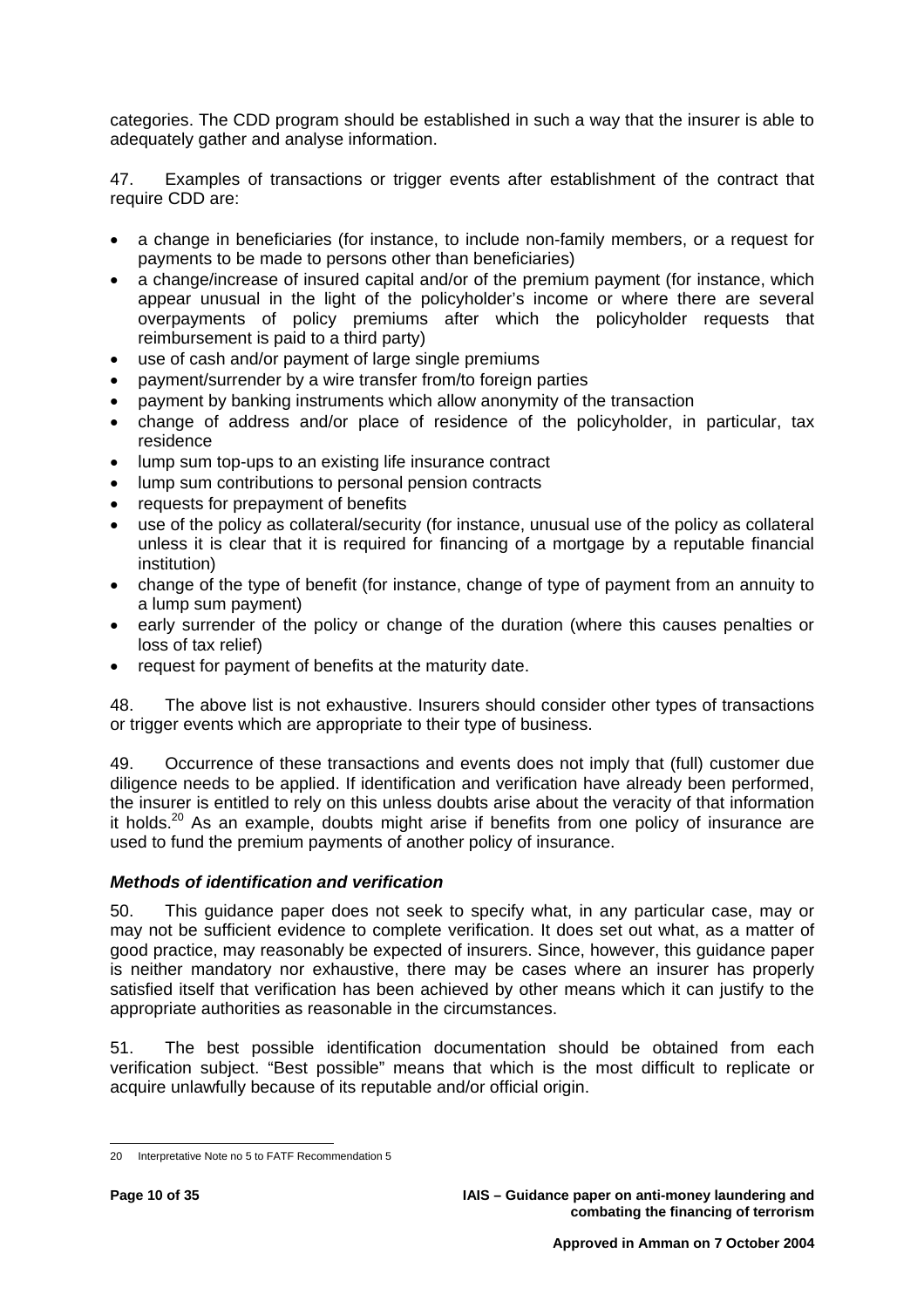#### *Individuals*

52. The following personal information should be considered:

- full name(s) used
- date and place of birth
- nationality
- current permanent address including postcode/zipcode<sup>21</sup>
- occupation and name of employer (if self-employed, the nature of the self-employment), and
- specimen signature of the individual.

53. It is recognised that different jurisdictions have different identification documents. In order to establish identity it is suggested that the following documents may be considered to be the best possible, in descending order of acceptability:

- current valid passport; or
- national identity card.

54. However, some jurisdictions do not have national identity cards and many individuals do not possess passports. Where appropriate the jurisdictions or insurance supervisors should compile their own list in accordance with local conditions.

55. Original documents should be signed by the individual and if the individual is met face-to-face, the documents should preferably bear a photograph of the individual. Where copies of documents are provided, appropriate authorities and professionals may certify the authenticity of the copies.

56. Documents which are easily obtained in any name should not be accepted uncritically. These documents include birth certificates, an identity card issued by the employer of the applicant even if bearing a photograph, credit cards, business cards, driving licences (not bearing a photograph), provisional driving licences and student union cards.

#### *Legal persons, companies, partnerships and other institutions/arrangements*

57. The types of measures normally needed to perform CDD on legal persons, companies, partnerships and other institutions/arrangements satisfactorily require identification of the natural persons with a controlling interest and the natural persons who comprise the mind and management of the legal person or arrangement. Where the customer or the owner of the controlling interest is a public company that is subject to regulatory disclosure requirements, it is not necessary to identify and verify the identity of any shareholder of that company.

58. FATF Recommendation 5 requires, where customers and/or beneficial owners are legal persons or legal arrangements, the insurers to:

- verify that any person purporting to act on behalf of the customer and/or beneficial owner is so authorised and identify and verify the identity of that person
- verify the legal status of the legal person or legal arrangement, e.g. by obtaining proof of incorporation or similar evidence of establishment or existence, and
- form an understanding of the ownership and control structure of the customer and/or beneficial owner.

<span id="page-12-0"></span> $\overline{a}$ 21 In this context "current permanent address" means the verification subject's actual residential address, as it is an essential part of identity.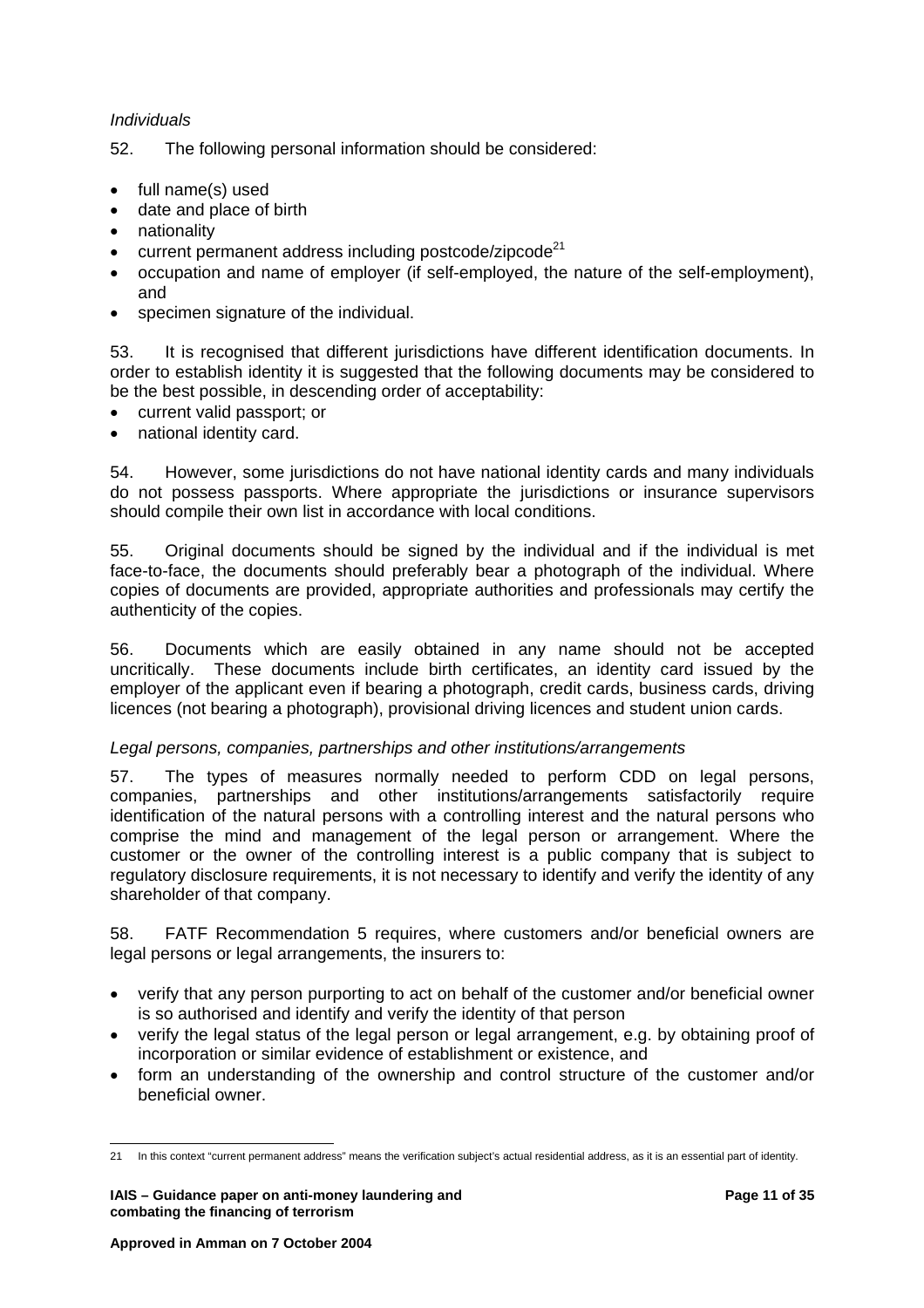59. Where trusts or similar arrangements are used, particular care should be taken in understanding the substance and form of the entity. Where the customer is a trust, the insurer should verify the identity of the trustees, any other person exercising effective control over the trust property, the settlors and the beneficiaries. Should it not be possible to verify the identity of the beneficiaries when the policy is taken out, verification must be carried out prior to any payments being made.

60. When dealing with the identification and verification of companies, trust and other legal entities the insurer should be aware of vehicles, corporate or otherwise, that are known to be misused for illicit purposes.

61. Sufficient verification should be undertaken to ensure that the individuals purporting to act on behalf of an entity are authorised to do so.

62. The following documents or their equivalent should be considered:

- certificate of incorporation
- the name(s) and address(es) of the beneficial owner(s) and/or the person(s) on whose instructions the signatories of the customer are empowered to act
- constitutional documents e.g. memorandum and articles of association, partnership agreements
- copies of powers of attorney or other authorities given by the entity.

63. In all transactions undertaken on behalf of an employer-sponsored pension or savings scheme the insurer should, at a minimum, undertake verification of the principal employer and the trustees of the scheme (if any).

64. Verification of the principal employer should be conducted by the insurer in accordance with the procedures for verification of institutional applicants for business. Verification of any trustees of the scheme will generally consist of an inspection of the relevant documentation, which may include:

- the trust deed and/or instrument and any supplementary documentation
- a memorandum of the names and addresses of current trustees (if any)
- extracts from public registers
- references from professional advisers or investment managers.

65. As legal controls vary between jurisdictions, particular attention may need to be given to the place of origin of such documentation and the background against which it is produced.

#### *Enhanced measures with respect to higher risk customers and non-cooperative countries and territories*

66. Enhanced CDD measures should apply to all higher risk business relationships, clients and transactions. This includes both high risk business relationships assessed by the insurer, based on the customer's individual risk situation, and the types of business relationships mentioned in the following paragraphs.

67. With regard to enhanced due diligence, in general the insurer should consider which of the following, or possible additional measures, are appropriate:

• certification by appropriate authorities and professionals of documents presented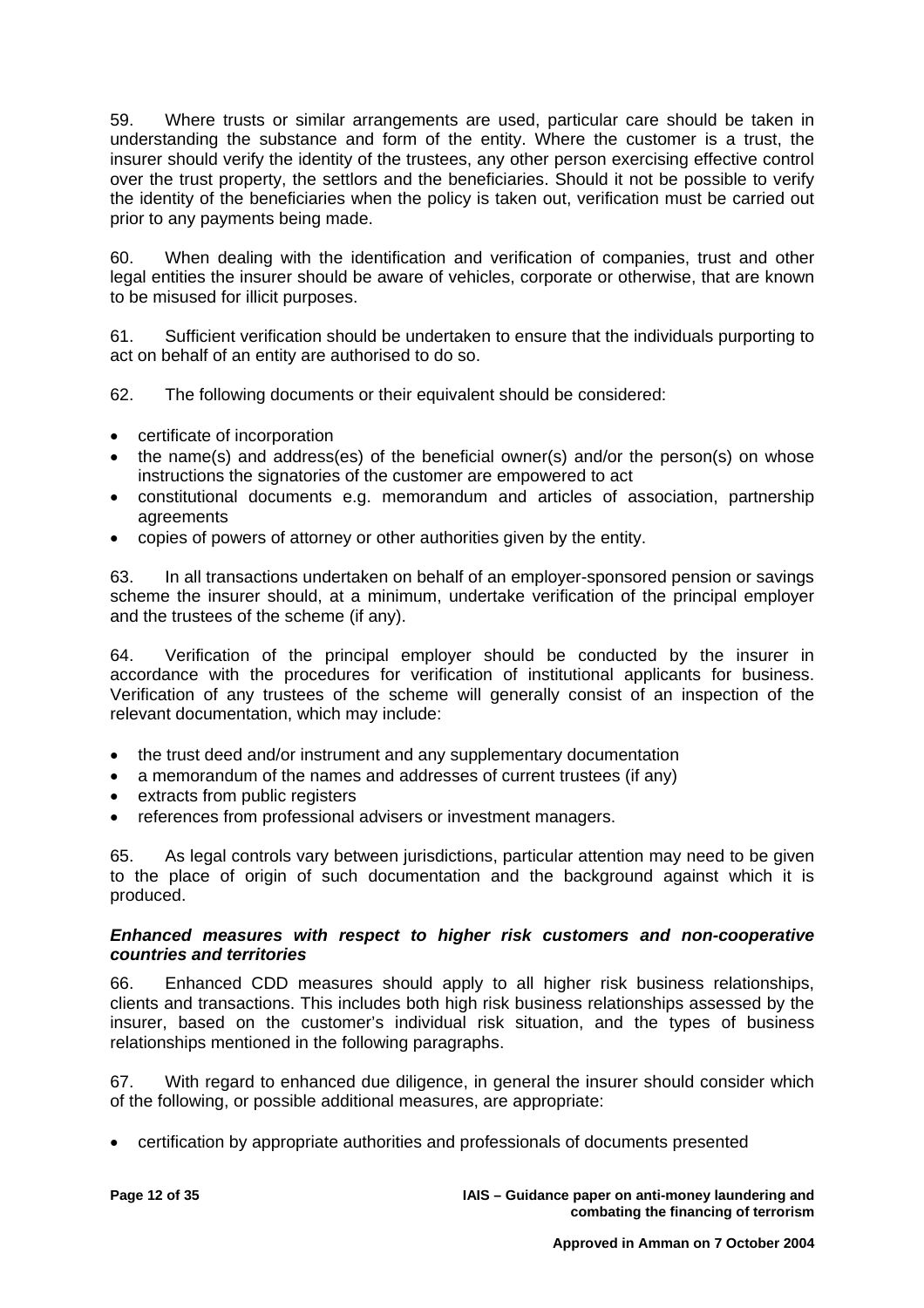- requisition of additional documents to complement those which are otherwise required
- performance of due diligence on identity and background of the customer and/or beneficial owner, including the structure in the event of a corporate customer
- performance of due diligence on source of funds and wealth
- obtaining senior management approval for establishing business relationship
- conducting enhanced ongoing monitoring of the business relationship.

#### *Bearer policies*

68. Bearer policies are insurance contract that require the insurer to pay funds to the person(s) holding the policy document or to whom the entitlement to the benefit(s) is endorsed without knowledge or consent of the insurer. This type of policy does not exist in every jurisdiction but, where it does, it could serve as a financial instrument that can easily be exchanged from person to person without the endorsees being identified. Identification and verification by the insurer would only occur at the policy's maturity when the benefits are being claimed. From the point of view of AML and CFT the use of bearer policies should be discouraged. Where bearer policies are nevertheless permitted in a jurisdiction the insurer should perform appropriate enhanced CDD as specified above.

#### *Viatical arrangements*

69. Where a policyholder becomes seriously or terminally ill, he may decide to transfer the entitlement to the benefits of a life insurance policy after his death to a third party in order to receive funds before his death. In some jurisdictions there are "viatical" companies that purchase and sell these entitlements. In these cases similar risks exist as described under "bearer policies". Where viatical arrangements are allowed in a jurisdiction, supervisory overview or regulation is recommended. The insurer who needs to pay funds to a viatical company should perform enhanced CDD as specified above including the identification and verification of the viatical company and its beneficial owners.

#### *Politically exposed persons*<sup>[22](#page-14-0)</sup>

70. The FATF Recommendations require additional due diligence measures in relation to PEPs.<sup>23</sup> For this purpose insurers should:

- have appropriate risk management systems to determine whether the customer is a PEP. The board of directors of the insurer must establish a client acceptance policy with regard to PEPs, taking account of the reputational and other relevant risks involved.
- obtain senior management approval for establishing business relationships with such customers
- take reasonable measures to establish the source of wealth and source of funds, and
- conduct enhanced ongoing monitoring of the business relationship.

#### *New or developing technologies*

71. New or developing technologies can be used to market insurance products. Ecommerce or sales through the internet is an example of this. Although for this type of non-

 $\overline{a}$ 

<span id="page-14-0"></span><sup>22</sup> According to the FATF Recommendations Politically Exposed Persons (PEPs) are "individuals who are or have been entrusted with prominent public functions in a foreign country, for example Heads of State or of government, senior politicians, senior government, judicial or military officials, senior executives of state owned corporations, important political party officials. Business relationships with family members or close associates of PEPs involve reputational risks similar to those with PEPs themselves. The definition is not intended to cover middle ranking or more junior individuals in the foregoing categories."

<span id="page-14-1"></span><sup>23</sup> FATF Recommendation 6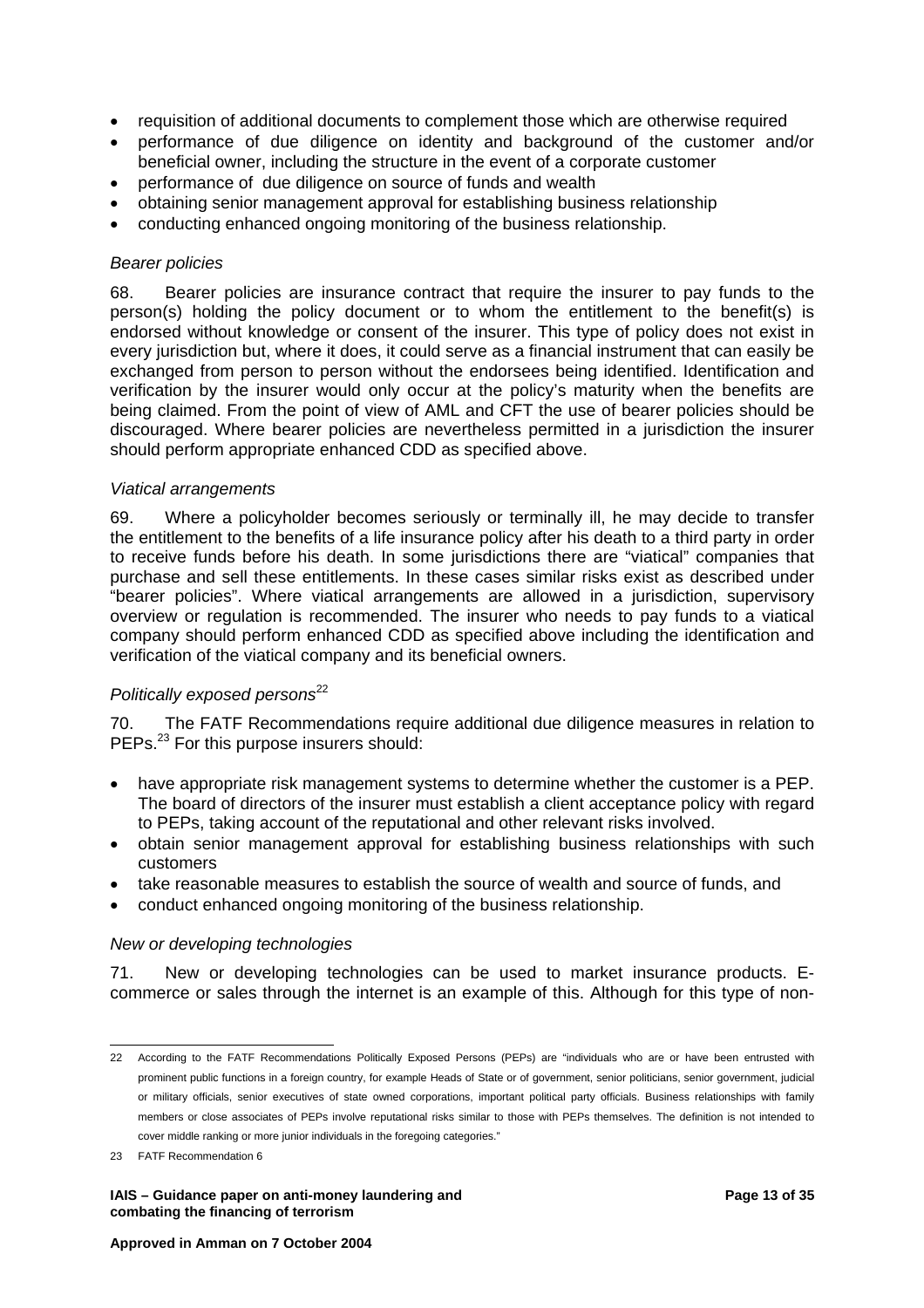face-to-face business verification may be allowed after establishing the business relationship, the insurer should nevertheless complete verification.

72. Although a non-face-to-face customer can produce the same documentation as a face-to-face customer, it is more difficult to verify their identity. Therefore, in accepting business from non-face-to-face customers an insurer should use equally effective identification procedures as those available for face-to-face customer acceptance, supplemented with specific and adequate measures to mitigate the higher risk.

#### 73. Examples of such risk mitigating measures are:

- certification by appropriate authorities and professionals of the documents provided
- requisition of additional documents to complement those which are required for face-toface customers
- independent contact with the customer by the insurer
- third party introduction, e.g. by an intermediary subject to the criteria established in paragraphs 78-83
- requiring the first payment to be carried out through an account in the customer's name with a bank subject to similar CDD standards.

#### *Non-cooperative countries and territories*

74. Compliance by jurisdictions with the FATF Recommendations is periodically assessed by international bodies.[24](#page-15-0) Jurisdictions that do not sufficiently apply the FATF Recommendations could be listed by the FATF as NCCTs. In specific circumstances, jurisdictions may be asked to impose appropriate countermeasures. $25$  Insurers should give special attention, especially in underwriting and claims settlement, to business originating from jurisdictions which do not sufficiently apply the FATF Recommendations.

#### *Simplified customer due diligence*

75. In general, the full range of CDD measures should be applied to the business relationship. However, if the risk of money laundering or the financing of terrorism is lower (based on the insurer's own assessment), and if information on the identity of the customer and the beneficial owner is publicly available, or adequate checks and controls exist elsewhere in national systems it could be reasonable for insurers to apply, subject to national legislation, simplified or reduced CDD measures when identifying and verifying the identity of the customer, the beneficial owner $^{26}$  and other parties to the business relationship.

76. Insurers should bear in mind that the FATF lists the following examples of customers where simplified or reduced measures could apply:<sup>[27](#page-15-3)</sup>

- financial institutions where they are subject to requirements to combat money laundering and the financing of terrorism consistent with the FATF Recommendations, and are supervised for compliance with those controls
- public companies that are subject to regulatory disclosure requirements
- government administrations or enterprises.[28](#page-15-4)

<span id="page-15-0"></span> $\overline{a}$ 24 Mutual evaluations under the aegis of the FATF or the Financial Sector Assessment Program by IMF / World Bank.

<span id="page-15-1"></span><sup>25</sup> FATF Recommendation 21

<span id="page-15-2"></span><sup>26</sup> Interpretative Note no 9 to FATF Recommendation 5

<span id="page-15-3"></span><sup>27</sup> Jurisdictions and/or supervisors should assess from an AML and CFT perspective whether the specific circumstances in their insurance sector allow for the simplified or reduced CDD measures, as presented in this and the following paragraph, to be applied.

<span id="page-15-4"></span><sup>28</sup> Interpretative Note no 10 to FATF Recommendation 5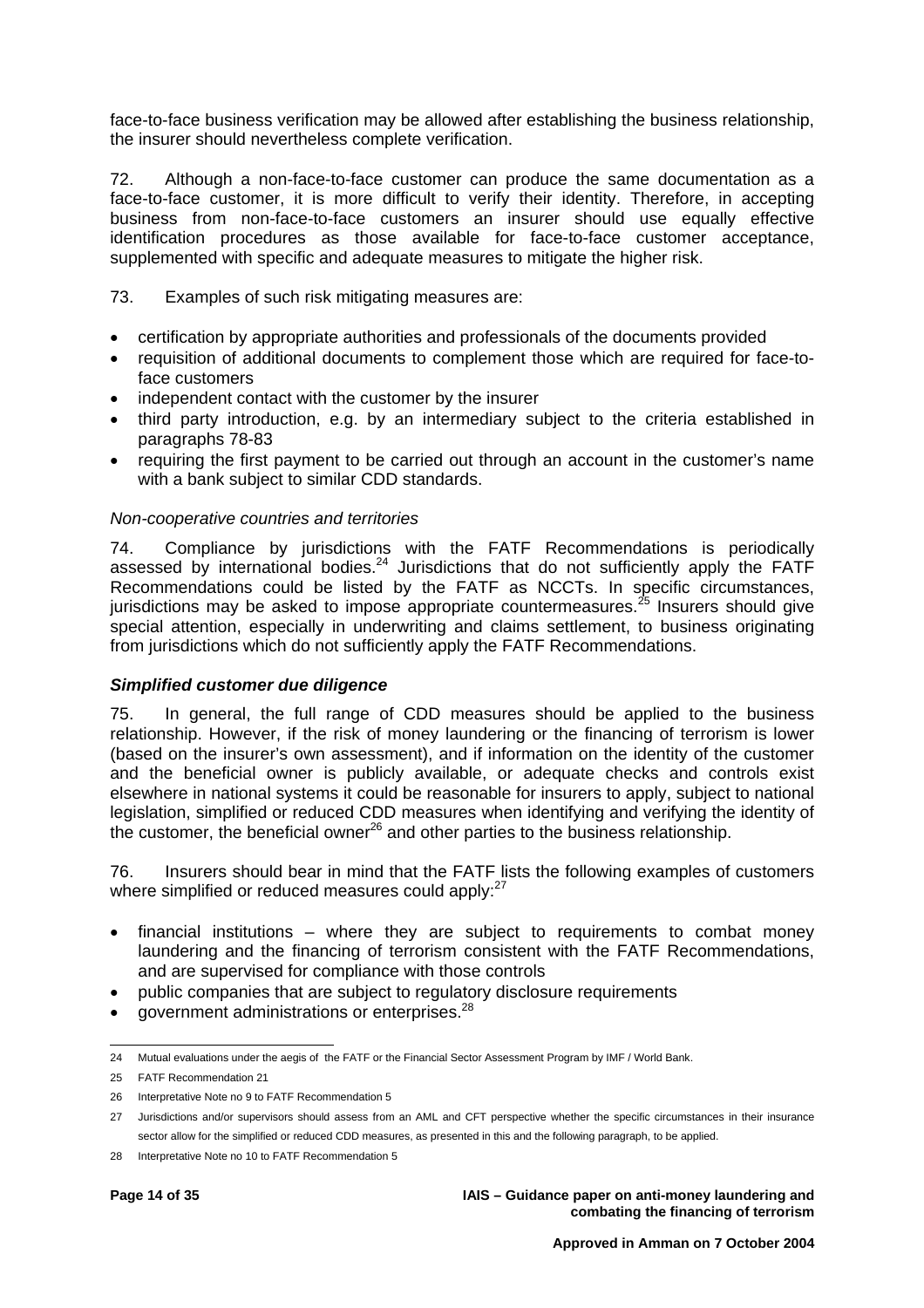77. Furthermore, the FATF states that simplified CDD or reduced measures could also be acceptable for various types of products or transactions such as (examples only):

- life insurance policies where the annual premium is no more than  $\text{USD}/\epsilon$  1000 or a single premium of no more than USD/€ 2500
- insurance policies for pension schemes if there is no surrender clause and the policy cannot be used as collateral
- a pension, superannuation or similar scheme that provides retirement benefits to employees, where contributions are made by way of deduction from wages and the scheme rules do not permit the assignment of a member's interest under the scheme.<sup>[29](#page-16-0)</sup>

#### *Reliance on intermediaries and third parties[30](#page-16-1)*

78. Depending on the legislation of the jurisdictions in which the insurer operates, it may be allowed to rely on intermediaries and third parties to perform the following CDD elements: [31](#page-16-2)

- identifying the customer and verifying that customer's identity using reliable, independent source documents, data or information
- identifying the beneficial owner, and taking reasonable measures to verify the identity of the beneficial owner to the extent the intermediary or third party is satisfied that they know who the beneficial owner is, including taking reasonable measures to understand the ownership and control structure of the customer, and
- obtaining information on the purpose and intended nature of the business relationship.
- 79. Where such reliance is permitted, the following criteria should be met:
- the insurer should immediately obtain the necessary information concerning the above mentioned elements. Insurers should take adequate steps to satisfy themselves that copies of identification data and other relevant documentation relating to the CDD requirements will be made available from the intermediaries and third parties upon request without delay. Insurers should be satisfied with the quality of the due diligence undertaken by the intermediaries and third parties.
- the insurer should satisfy itself that the intermediaries and third parties are regulated and supervised, and have measures in place to comply with CDD requirements in line with FATF Recommendations 5 and 10.

80. Where such reliance is permitted, the ultimate responsibility for customer and/or beneficial owner identification and verification remains with the insurer relying on the intermediaries or third parties. The checks by the insurer as indicated in the previous paragraph do not have to consist of a check of every individual transaction by the intermediary or third party. The insurer should be satisfied that the AML and CFT measures are implemented and operating adequately.

81. Insurers should satisfy the above provisions by including specific clauses in the agreements with intermediaries/third parties or by any other appropriate means. These clauses should include commitments for the intermediaries/third parties to perform the necessary CDD measures, granting access to client files and sending (copies of) files to the

<span id="page-16-0"></span>l 29 Interpretative Note no 12 to FATF Recommendation 5

<span id="page-16-1"></span><sup>30</sup> The following paragraphs 78-83 do not apply to outsourcing or agency relationships other than relationships with insurance agents and brokers.

<span id="page-16-2"></span><sup>31</sup> FATF Recommendation 9

**IAIS – Guidance paper on anti-money laundering and Page 15 of 35 combating the financing of terrorism**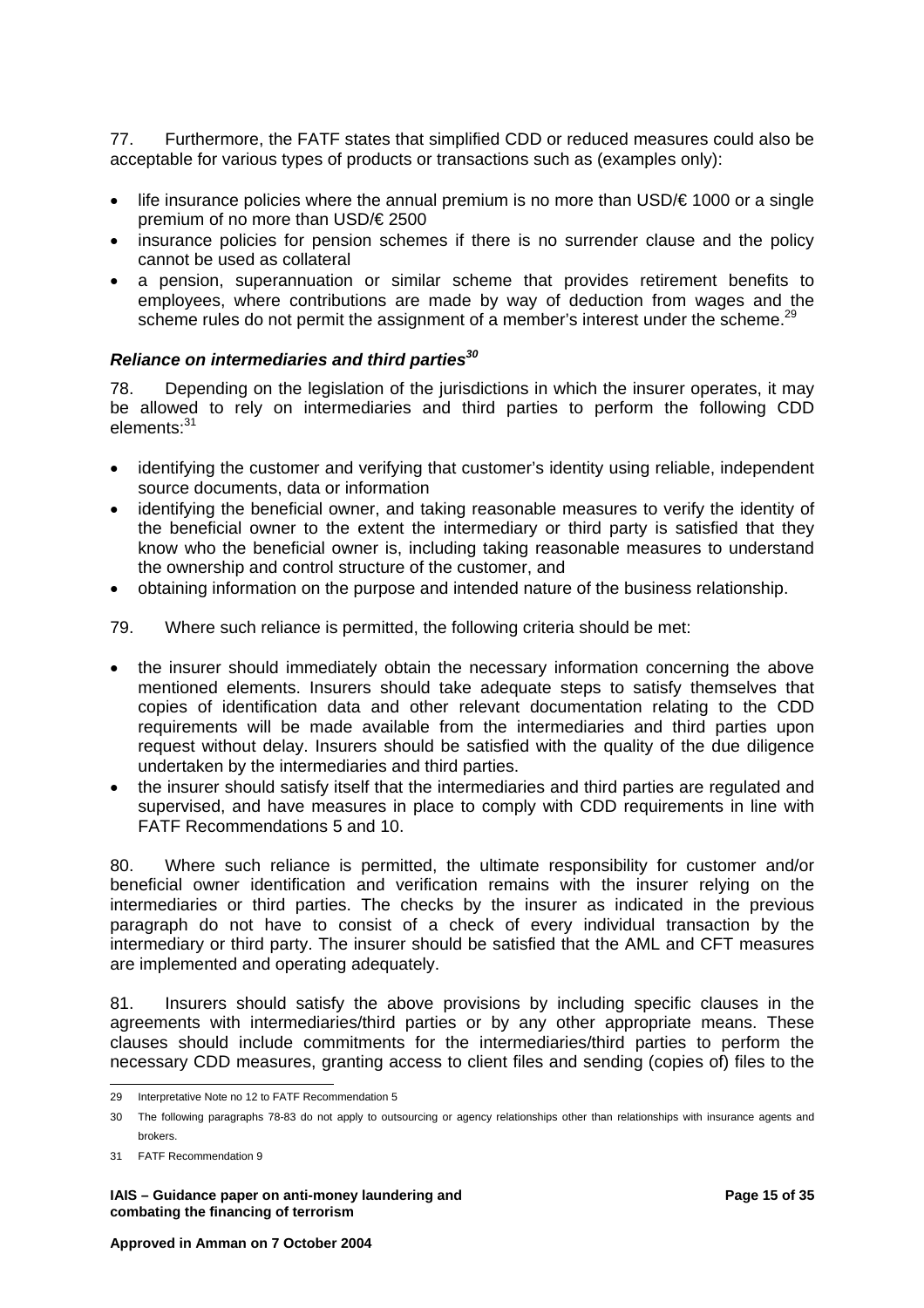insurer upon request without delay. The agreement could also include other compliance issues such as reporting to the FIU and the insurer in the case of a suspicious transaction. It is recommended that insurers use application forms to be filled out by the customers and/or intermediaries/third parties that include information on identification of the customer and/or beneficial owner as well as the method used to verify their identity.

82. Each jurisdiction should determine in which jurisdictions the intermediaries and third parties that meet the conditions can be based. Insurers should inform themselves as to which jurisdictions are considered suitable taking into account information available on whether those jurisdictions adequately apply the FATF Recommendations. $32$ 

83. The insurer should undertake and complete its own verification of the customer and beneficial owner if it has any doubts about the ability of the intermediary or the third party to undertake appropriate due diligence.

#### **Reporting of suspicious transactions to the Financial Intelligence Unit**[33](#page-17-1)

84. If an insurer suspects, or has reasonable grounds to suspect, that funds are the proceeds of a criminal activity or are related to terrorist financing it should be required to report its suspicions promptly to the FIU.<sup>[34](#page-17-2) [35](#page-17-3) [36](#page-17-4)</sup>

85. An important pre-condition of recognition of a suspicious transaction is for the insurer to know enough about the customer and business relationship to recognise that a transaction, or a series of transactions, is unusual.

86. Suspicious transactions might fall into one or more of the following examples of categories:

- any unusual financial activity of the customer in the context of his own usual activities
- any unusual transaction in the course of some usual financial activity
- any unusually linked transactions
- any unusual or disadvantageous early redemption of an insurance policy
- any unusual employment of an intermediary in the course of some usual transaction or financial activity e.g. payment of claims or high commission to an unusual intermediary
- any unusual method of payment
- any involvement of any person subject to international sanctions.

87. Verification, once begun, should be pursued either to a conclusion or to the point of refusal. If a prospective policyholder does not pursue an application, this may be considered suspicious in itself.

<span id="page-17-0"></span> $\overline{a}$ 32 See FATF Recommendation 9, last sentence. NCCTs should not be considered to be suitable jurisdictions.

<span id="page-17-1"></span><sup>33</sup> In this paper "suspicious transaction" includes suspicious activities.

<span id="page-17-2"></span><sup>34</sup> FATF Recommendation 13

<span id="page-17-3"></span><sup>35</sup> Pursuant to FATF Recommendation 26 countries should establish a FIU that serves as a national centre for the receiving (and, as permitted, requesting), analysis and dissemination of suspicious transaction reports (STR) and other information regarding potential money laundering or terrorist financing. The FIU should have access, directly or indirectly, on a timely basis to the financial, administrative and law enforcement information that it requires to properly undertake its functions, including the analysis of STR.

<span id="page-17-4"></span><sup>36</sup> According to FATF Recommendation 14 insurers, their directors, officers and employees should be protected by legal provisions from criminal and civil liability for breach of any restriction on disclosure of information imposed by contract or by any legislative, regulatory or administrative provision, if they report their suspicions in good faith to the FIU, even if they did not know precisely what the underlying criminal activity was, and regardless of whether illegal activity actually occurred.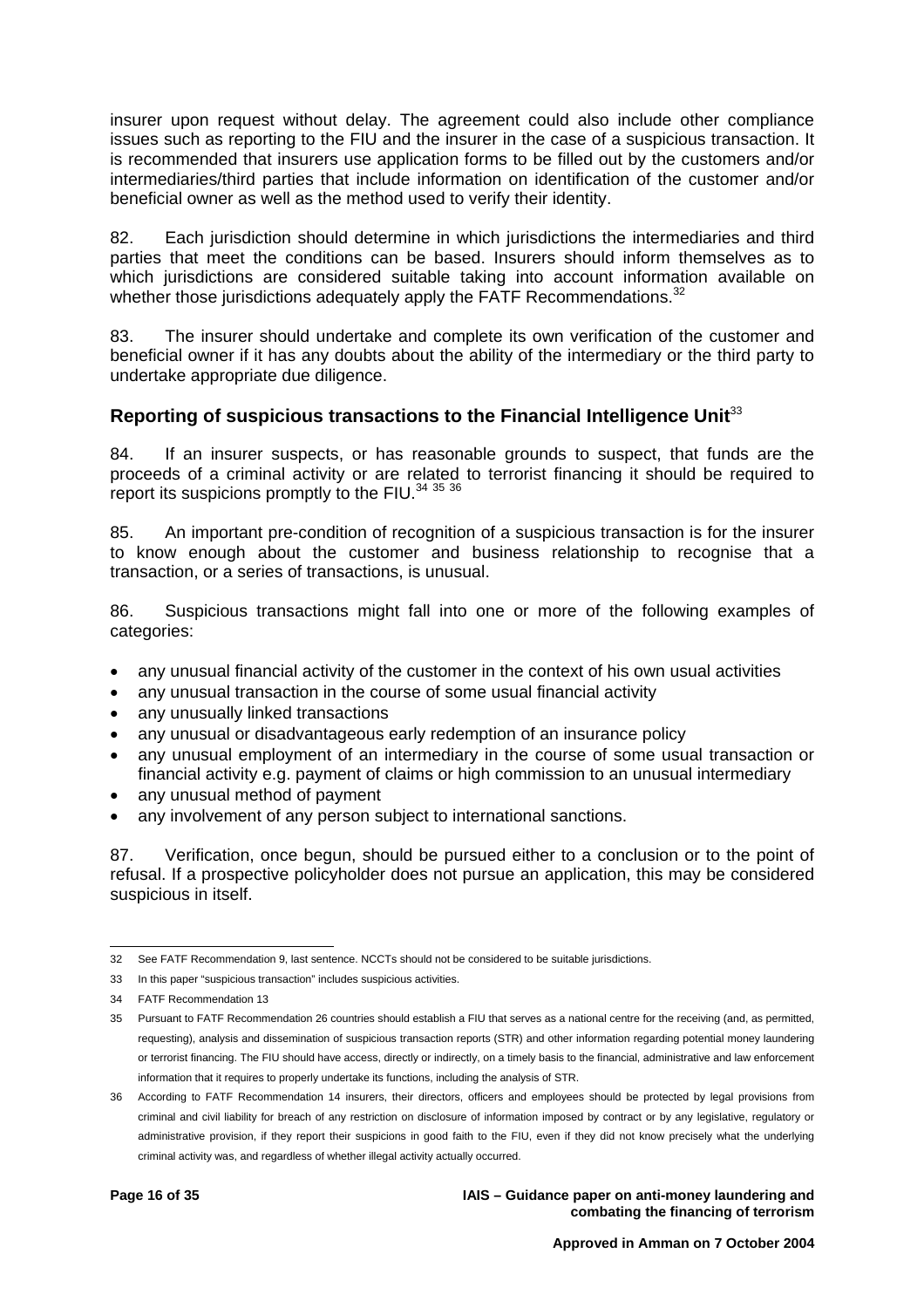88. Insurers, their directors, officers and employees should not disclose the fact that a suspicious transaction report or related information is being reported, or has been reported, to the FIU.<sup>37</sup> The insurer should be aware that if it performs additional CDD because of suspicions it could unintentionally tip off the policyholder, beneficiary or other subjects of the suspicious transaction report. The insurer could then decide not to pursue these due diligence activities but to file a suspicious transaction report.

### **Organisation and staff**

#### *Risk management arrangements*

89. Insurers should have in place programmes and systems to prevent money laundering and the financing of terrorism. Each insurer's programme should be sufficiently robust to effectively and efficiently handle the volume of information processed by that insurer. The programmes and systems should constitute an operational, practical and precise approach for dealing with money laundering and terrorist financing. These programmes and systems should be adapted to the group structure, organisational structure (e.g. joint back office), responsibility structure and products and market conditions.

90. These programmes should include:

- the development of internal policies, procedures and controls which, inter alia, should cover:
	- − CDD, the detection of unusual or suspicious transactions and the reporting obligation, and the communication of these policies, procedures and controls to the employees
	- appropriate compliance management arrangements, e.g. at a minimum the designation of an AML/CFT compliance officer
	- − record keeping arrangements, and
	- − adequate screening procedures to ensure high standards when hiring employees
- an ongoing employee training programme
- an adequately resourced and independent audit function to test compliance (e.g. through sample testing) with these policies, procedures, and controls.<sup>[38](#page-18-1)</sup>

91. The development of policies, procedures and controls enables the insurer to comply with legislation and to determine the desired standard of CDD for its own organisation. In order to be able to verify whether the insurer works in compliance with its internal policies, procedures and controls, an audit function should be in place. It is of importance that the audit function is independent and, if applicable, that the auditor has direct access and reports directly to management and the board of directors.

92. It is important that the board of directors and senior management of the insurer establish and support the developed internal policies, procedures and controls and the implementation and adherence thereto. Implementation of internal AML/CFT measures must constitute a relevant priority to insurers. In addition, the board of directors and senior management of an insurer should be kept regularly informed of all significant matters relating to AML/CFT measures and whether the insurer is suspected of being used to launder money or to finance terrorism. This information should be used to evaluate the effectiveness of the programmes and to take appropriate action.

<span id="page-18-0"></span> $\overline{a}$ 37 FATF Recommendation 14

<span id="page-18-1"></span><sup>38</sup> FATF Recommendation 15 and *Methodology for assessing compliance with anti-money laundering and combating the financing of terrorism standards* 2004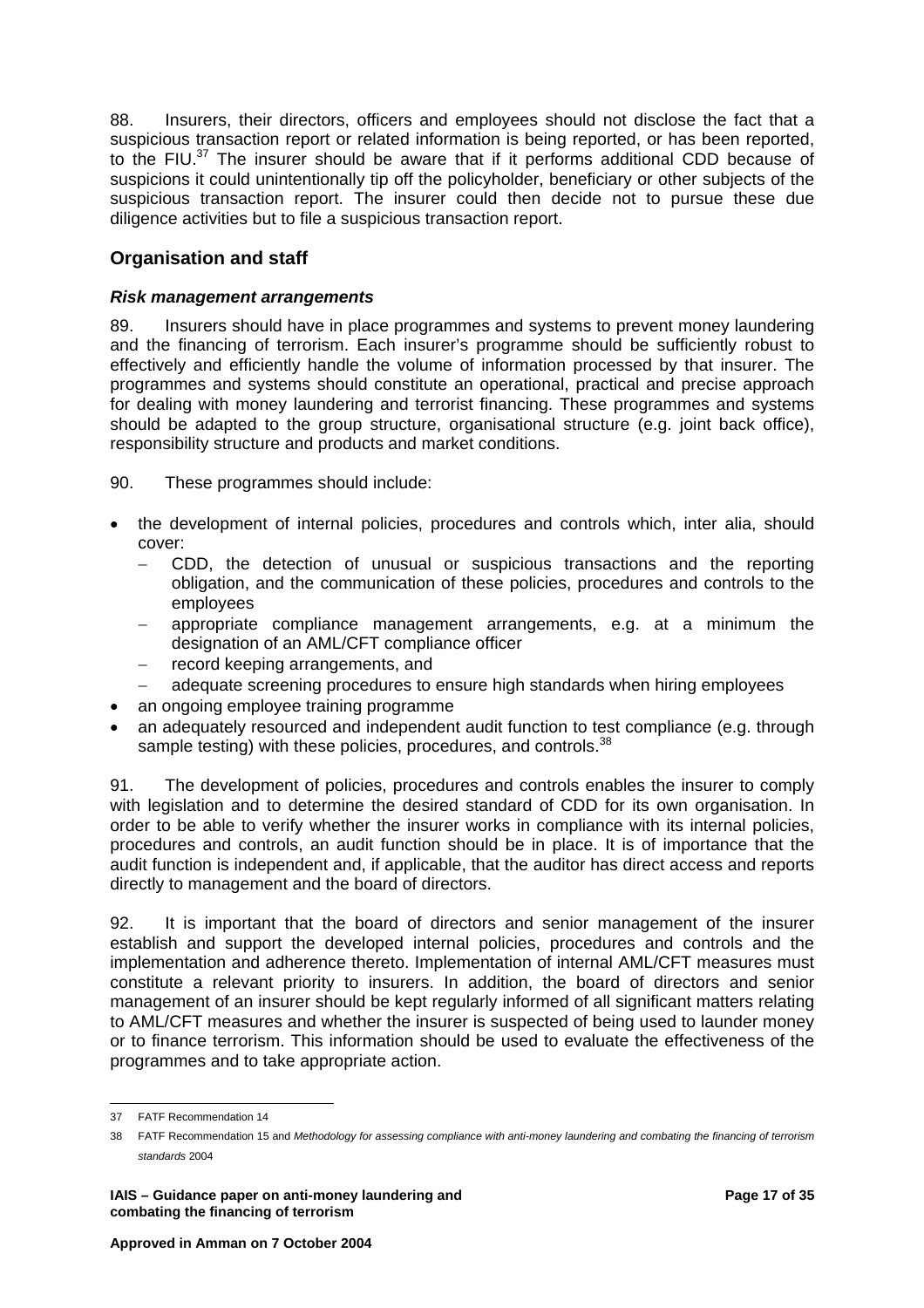93. Compliance management arrangements should include the appointment of a compliance officer<sup>39</sup> at management level.<sup>40</sup> The compliance officer should be well versed in the different types of products and transactions which the institution handles and which may give rise to opportunities for money laundering and the financing of terrorism. On receipt of a report from a member of staff concerning a suspicious customer or suspicious transaction the compliance officer should determine whether the information contained in such a report supports the suspicion. The compliance officer should verify the details in order to determine whether the insurer should submit a report to the FIU. The compliance officer should keep a register of all reports to the FIU and a separate register of all reports made to him by staff.

#### 94. Insurers should ensure that:

- there is a clear procedure for staff to report suspicions of money laundering and the financing of terrorism without delay to the compliance officer
- there is a clear procedure for reporting suspicions of money laundering and the financing of terrorism without delay to the FIU, and
- all staff know to whom their suspicions should be reported.

95. Insurers should ensure that the principles applicable to insurers also apply to branches and majority owned subsidiaries located abroad, especially in jurisdictions which do not or insufficiently apply the FATF Recommendations. Thus, branches and majority owned insurance subsidiaries should observe appropriate AML/CFT measures which are consistent with the home jurisdiction requirements. Where local applicable laws and regulations prohibit this implementation, the supervisor in the jurisdiction of the parent institution should be informed by the insurer that it cannot apply the FATF Recommendations.[42](#page-19-3) 

96. It is recommended that insurers and other financial institutions should liaise to exchange information on both trends and risks in general and on concrete cases , subject to their obligations concerning privacy and data protection. The IAIS encourages trade associations to promote and/or facilitate this exchange of information.

#### *Record keeping*

97. Insurers should keep records on the risk profile of each customer and/or beneficial owner and the data obtained through the CDD process (e.g. name, address, the nature and date of the transaction, the type and amount of currency involved, and the type and identifying number of any account involved in the transaction), official identification documents (such as passports, identity cards or similar documents) and the account files and business correspondence, for at least five years after the end of the business relationship.<sup>43</sup> For insurers this implies that there are prescribed periods for keeping relevant records for at least five years after the expiry of policies.

98. Insurers should maintain, for at least five years after the business relationship has ended, all necessary records on transactions, both domestic and international, and be able to comply swiftly with information requests from the competent authorities. Such records must be sufficient to permit reconstruction of individual transactions (including the amount and

<span id="page-19-0"></span> $\overline{a}$ 39 The term *«*compliance officer, may in some jurisdictions be referred to as the money laundering reporting officer.<br>

<span id="page-19-1"></span><sup>40</sup> Interpretative notes to FATF Recommendation 15

<span id="page-19-2"></span><sup>41</sup> Including agency and temporary staff.

<span id="page-19-3"></span><sup>42</sup> FATF Recommendation 22

<span id="page-19-4"></span><sup>43</sup> FATF Recommendation 10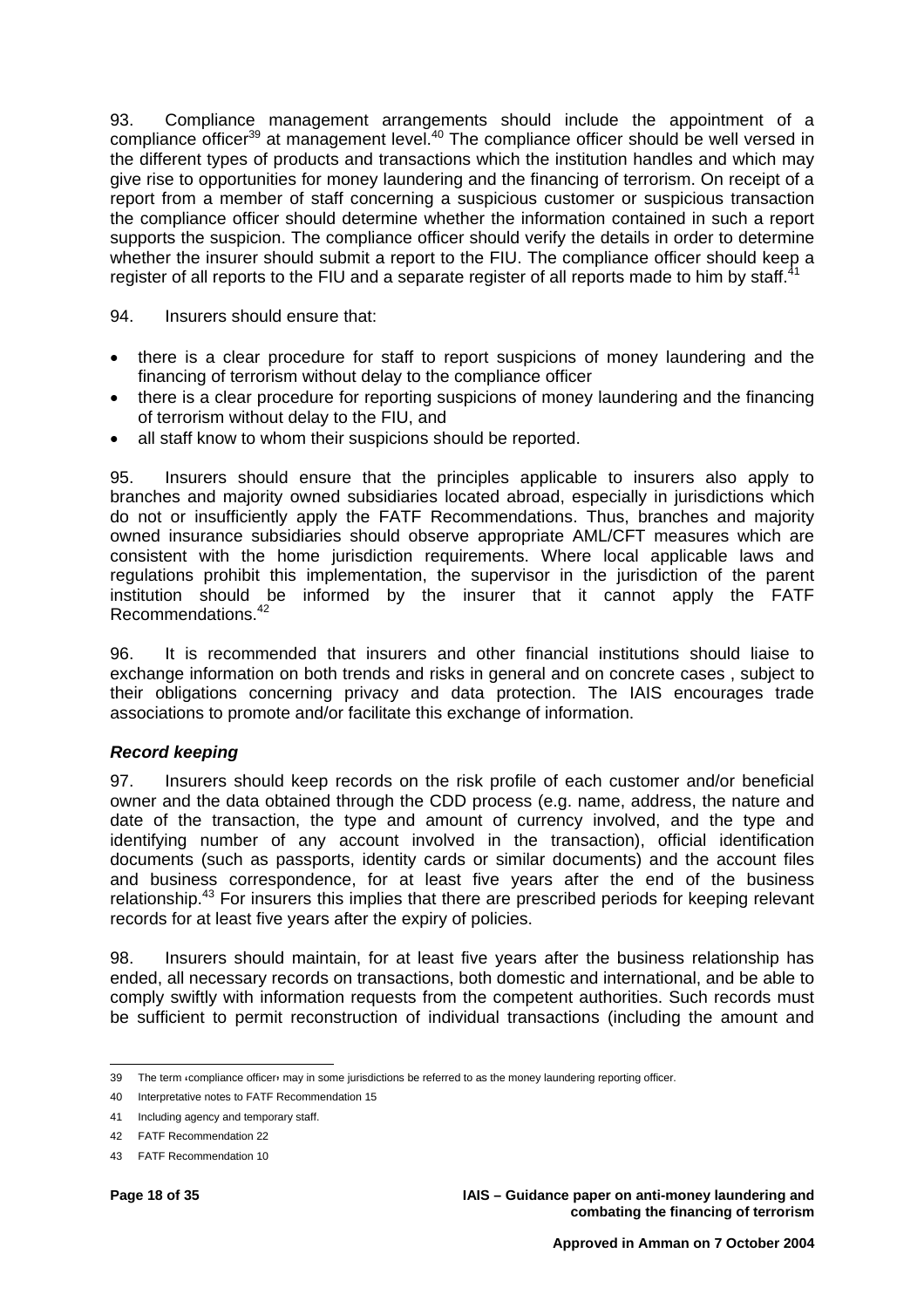types of currency involved if any) so as to provide, if necessary, evidence for prosecution of criminal activity.<sup>4</sup>

99. Insurers should ensure that documents, data or information collected under the CDD process is kept up-to-date and relevant by undertaking reviews of existing records, particularly for higher risk categories of clients or business relationships.

100. Insurers should ensure that they have adequate procedures:

- to access initial proposal documentation including, where these are completed, the client financial assessment, client needs analysis, copies of regulatory documentation, details of the payment method, illustration of benefits, and copies of documentation in support of verification by the insurers
- to access all post-sale records associated with the maintenance of the contract, up to and including maturity of the contract, and
- to access details of the maturity processing and/or claim settlement including completed "discharge documentation".

101. Records should be available to domestic competent authorities upon appropriate authority.[45](#page-20-1)

#### *Screening of staff* **[46](#page-20-2)**

102. Staff should have the level of competence necessary for performing their duties. Insurers should ascertain whether they have the appropriate ability and integrity to conduct insurance activities, taking into account potential conflicts of interests and other relevant factors, for instance the financial background of the employee.

103. Insurers should identify the key staff within their organisation with respect to AML/CFT and define fit and proper requirements which these key staff should possess. Paragraphs 109, 111 and 112 provide a description of relevant positions.

104. The responsibility for initial and on-going assessment of the fitness and propriety of staff lies with the insurer.<sup>47</sup> The procedures concerning the assessment of whether staff meet the fit and proper requirements should include the following:

- verification of the identity of the person involved, and
- verification of whether the information and references provided by the employee are correct and complete.

105. Decisions regarding the employment of key staff should be based on a well founded judgement as to whether they meet the fit and proper requirements.

106. Insurers should keep records on the identification data obtained about key staff. The records should demonstrate the due diligence performed in relation to the fit and proper requirements.

 $\overline{a}$ 

**IAIS – Guidance paper on anti-money laundering and Page 19 of 35 and Page 19 of 35 and Page 19 of 35 and Page 19 of 35 and Page 19 of 35 and Page 19 of 35 and Page 19 of 35 and Page 19 of 35 and Page 19 of 35 and Page 19 combating the financing of terrorism** 

<span id="page-20-0"></span><sup>44</sup> FATF Recommendation 10

<span id="page-20-1"></span><sup>45</sup> FATF Recommendation 10

<span id="page-20-2"></span><sup>46</sup> This section deals with the assessment of staff other than directors and managers that are subject to fit and proper tesing pursuant to Insurance Core Principle 7 ("Suitability of persons") and the IAIS *Guidance paper on fit and proper principles and their application*.

<span id="page-20-3"></span><sup>47</sup> Insurance Core Principle 7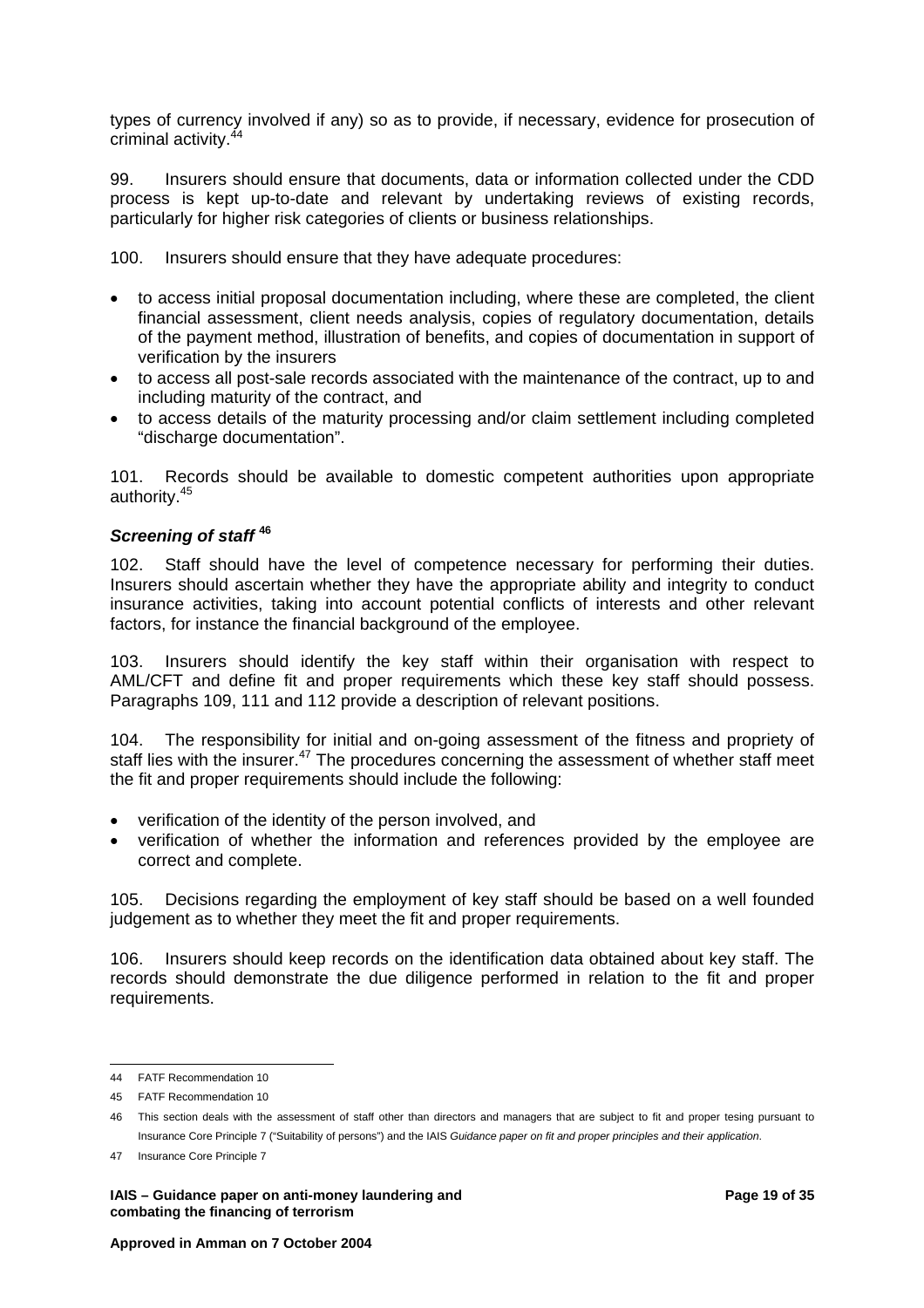#### *Training of staff*

107. Insurers' staff should receive initial and ongoing training on relevant AML/CFT legislation, regulations, guidance and the insurers' own AML/CFT policies and procedures. Although each insurer should decide for itself how to meet the need to train members of its staff in accordance with its particular legal, regulatory and commercial requirements, the programme will at a minimum include:

- a description of the nature and processes of laundering and terrorist financing, including new developments and current money laundering and terrorist financing techniques, methods and trends
- a general explanation of the underlying legal obligations contained in the relevant laws, and
- a general explanation of the insurers' AML/CFT policy and systems, including particular emphasis on verification and the recognition of suspicious customers/transactions and the need to report suspicions to the compliance officer.

108. Employees who, due to their assigned work, need more specific training can be divided into two categories.

109. The first category of employees is those staff who deal with:

- new business and the acceptance either directly or via intermediaries of new policyholders, such as sales persons
- the settlement of claims, and
- the collection of premiums or payments of claims.

110. They need to be made aware of their legal responsibilities and the AML/CFT policies and procedures of the insurer, in particular the client acceptance policies and all other relevant policies and procedures, the requirements of verification and records, the recognition and reporting of suspicious customers/transactions and suspicion of the financing of terrorism. They also need to be aware that suspicions, should be reported to the compliance officer in accordance with AML/CFT systems.

111. A higher level of instruction covering all aspects of AML/CFT policy and procedure should be provided to the second category of staff, including directors and senior management with the responsibility for supervising or managing staff, and for auditing the system. The training should include:

- their responsibility regarding AML/CFT policies and procedures
- relevant laws, including the offences and penalties arising
- procedures relating to the service of production and restraint orders (to stop writing business)
- internal reporting procedures, and
- the requirements for verification and record keeping.

112. In addition to the training mentioned in the previous paragraphs, the compliance officer should receive in-depth training concerning all aspects of all relevant legislation and guidance and AML/CFT policies and procedures. The compliance officer will require extensive initial and continuing instruction on the validation and reporting of suspicious customers/transactions and freezing assets in accordance with legislation.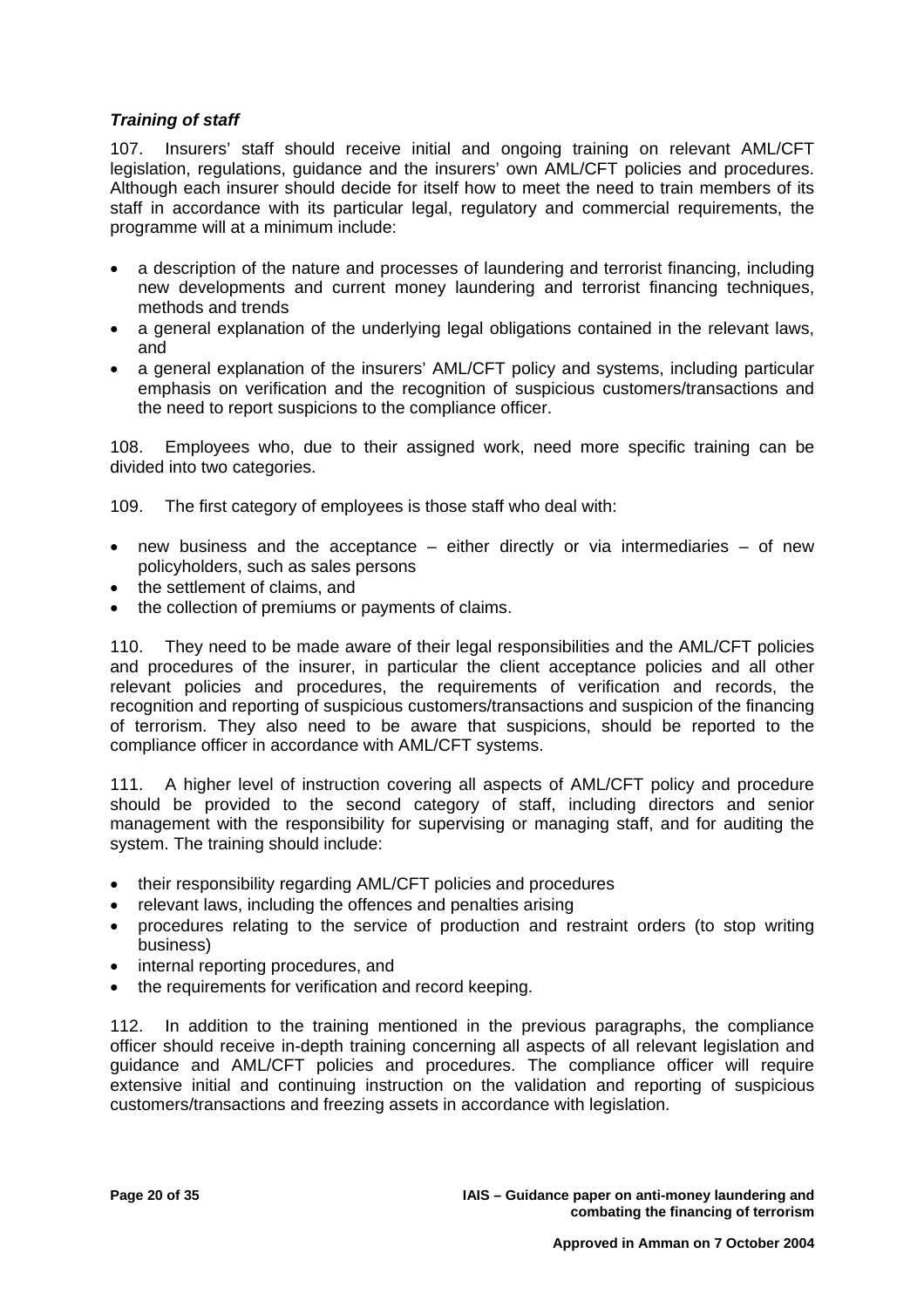## <span id="page-22-0"></span>**4. Role of the supervisor**

113. Supervisory authorities, in conjunction with law enforcement authorities and in cooperation with other supervisors, must adequately supervise insurers for AML/CFT purposes in order to assess their ability to prevent and counter such threats.

#### **Application of relevant insurance core principles**

114. According to the IAIS Insurance Core Principles a sound regulatory and supervisory system is necessary for maintaining efficient, safe, fair and stable insurance markets. The FATF Recommendations emphasise that jurisdictions should ensure that financial institutions are subject to adequate regulation and supervision, and are effectively implementing the FATF Recommendations. According to FATF Recommendation 23, the regulatory and supervisory measures that apply for prudential purposes and which are also relevant to money laundering, should apply in a similar manner for AML/CFT.

115. Therefore, the supervisor should be aware of the relevance for AML/CFT purposes of the duties it carries out to comply with the Insurance Core Principles. By way of example, the application of standards on corporate governance issues; approval of control and ownership of the insurer and changes thereto; suitability of significant owners, board members and senior management (fit and proper testing<sup>48</sup>); and the internal control measures of the insurers are relevant in this context.

116. Attention to money laundering and the financing of terrorism with respect to supervisory duties will enhance international efforts to prevent the risks of misuse of insurers. It will raise the awareness of the board of directors and management of insurers, help in keeping internal procedures effective, and prevent criminals or their associates from holding or being the beneficial owner of a significant or controlling interest or holding a management function in an insurer.

117. The supervisor should take account of these risks at each phase of the supervisory process, at the licensing stage and in the course of ongoing supervision.

118. The supervisory authority should have adequate powers, including the authority to conduct on-site inspections, to monitor and ensure compliance by insurers with requirements to prevent money laundering and the financing of terrorism. It should be authorised to compel production of any information from insurers that is relevant to monitoring such compliance, and to impose adequate administrative sanctions for failure to comply with such requirements.[49](#page-22-2)

119. The supervisor should periodically review the effectiveness of its systems to prevent money laundering and the financing of terrorism. This review may include liaison with other competent authorities (see paragraphs 126, 127 and 128).

120. The supervisor should be provided with adequate financial, human and technical resources to prevent or assess the insurance sector's ability to prevent money laundering and the financing of terrorism. It should have in place processes to ensure its staff are of high integrity and have adequate and relevant training for example with respect to AML/CFT

 $\overline{a}$ 48 In accordance with ICP 7 ("Suitability of persons") and the IAIS *Guidance paper on fit and proper principles and their application*.

<span id="page-22-2"></span><span id="page-22-1"></span><sup>49</sup> FATF Recommendation 29

**IAIS – Guidance paper on anti-money laundering and Page 21 of 35 Page 21 of 35 combating the financing of terrorism**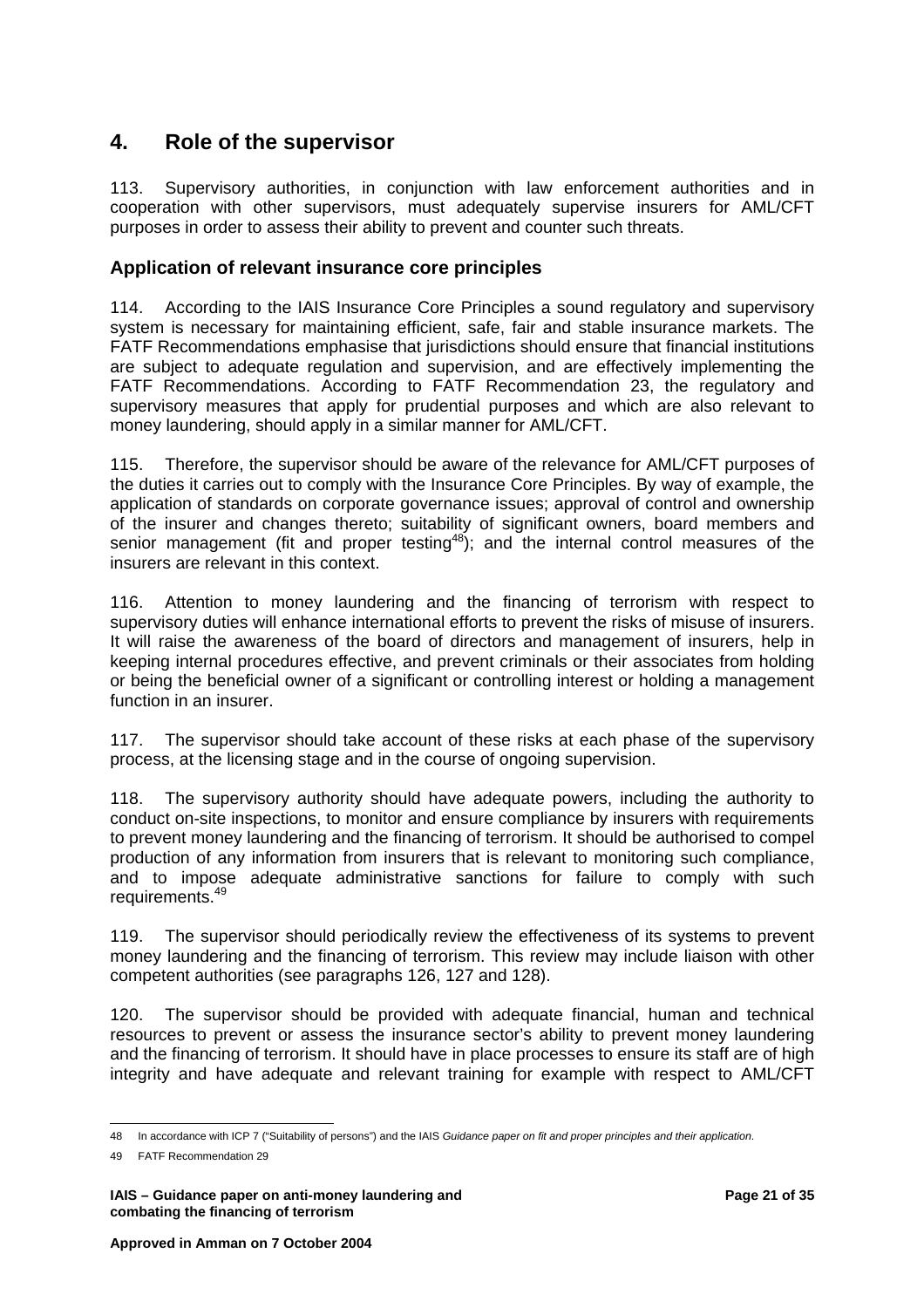legislation, money laundering and terrorist financing typologies and techniques used to monitor compliance with AML/CFT standards by insurers.<sup>5</sup>

#### **Monitoring compliance**

121. The supervisor should monitor adherence by insurers with AML/CFT regulations, this guidance paper and any guidance issued by the supervisor as well as policy and procedures set by management.

122. When conducting on-site inspections the supervisor should consider the insurer's policies and systems as a whole, inter alia by checking policy statements, procedures, books and records, manuals, training programmes, as well as the adequacy of operations, by checking at random or on a risk basis client files for identification and verification documentation, internal reports to the compliance officer on suspicious transactions and formal STRs to the FIU.

123. The supervisor should take appropriate corrective measures or sanctions and, if appropriate, refer to law enforcement agencies in cases where there is a lack of compliance by an insurer.

#### **Cooperation**

124. FATF Recommendation 31 states that jurisdictions should ensure that policy makers, the FIU, law enforcement agencies and supervisors have effective mechanisms in place which enable them to cooperate and, where appropriate, coordinate domestically with each other concerning the development and implementation of policies and activities to prevent money laundering and the financing of terrorism.

125. FATF Recommendation 40 states that jurisdictions should ensure that their competent authorities, including the supervisors, provide the widest possible range of international cooperation to their foreign counterparts. There should be clear and effective gateways to facilitate the prompt and constructive exchange directly between counterparts, either spontaneously or upon request, of information relating to both money laundering and the underlying predicate offences.

126. The IAIS encourages the supervisor to take all necessary steps to cooperate with the other relevant authorities.

127. It is recommended that the supervisor appoints within its office a contact for AML/CFT issues and to liaise with other national authorities to promote an efficient exchange of information on both trends and risks in general, policy issues and on concrete cases. Contact with the national FIU and law enforcement agencies is recommended to highlight issues of compliance by insurers and to obtain feedback on reported cases.

128. At an international level these contacts could liaise with fellow insurance supervisors to share information on trends and typologies and to deal with incidents with an international dimension.

129. FATF Recommendation 40 states that exchange of information should be permitted without unduly restrictive conditions. In particular:

<span id="page-23-0"></span> $\overline{a}$ 50 FATF Recommendation 30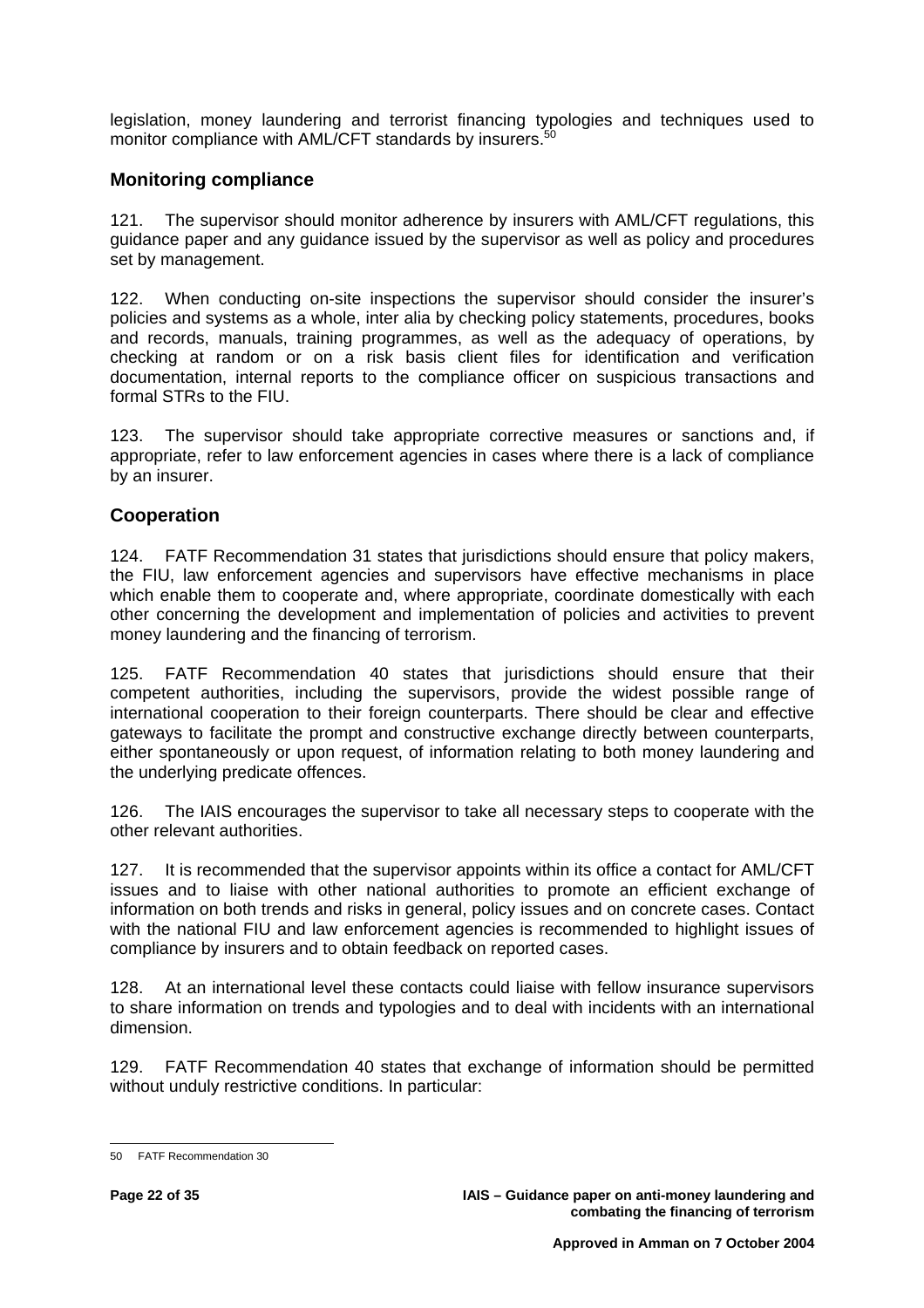- the competent authorities, including the supervisor, should not refuse a request for assistance on the sole ground that the request is also considered to involve fiscal matters
- countries should not invoke laws that require financial institutions to maintain secrecy or confidentiality as a ground for refusing to provide cooperation
- the competent authorities, including the supervisor, should be able to conduct inquiries and, where possible, investigations on behalf of foreign counterparts.

130. The supervisor should establish controls and safeguards so that information exchanged by competent authorities is used only in an authorised manner, consistent with their obligations concerning privacy and data protection.<sup>[51](#page-24-0)</sup>

131. Depending on the type of competent authorities involved and the nature and purpose of the cooperation, different channels can be appropriate for the exchange of information. Examples of mechanisms or channels that are used to exchange information include bilateral or multilateral agreements or arrangements, memoranda of understanding, exchanges on the basis of reciprocity, or liaison through appropriate international or regional organisations.[52](#page-24-1) 

<span id="page-24-0"></span> $\overline{a}$ 51 FATF Recommendation 40

<span id="page-24-1"></span><sup>52</sup> Interpretative notes to Recommendation 40

**IAIS – Guidance paper on anti-money laundering and Page 23 of 35 between 19 and Page 23 of 35 and Page 23 of 35 combating the financing of terrorism**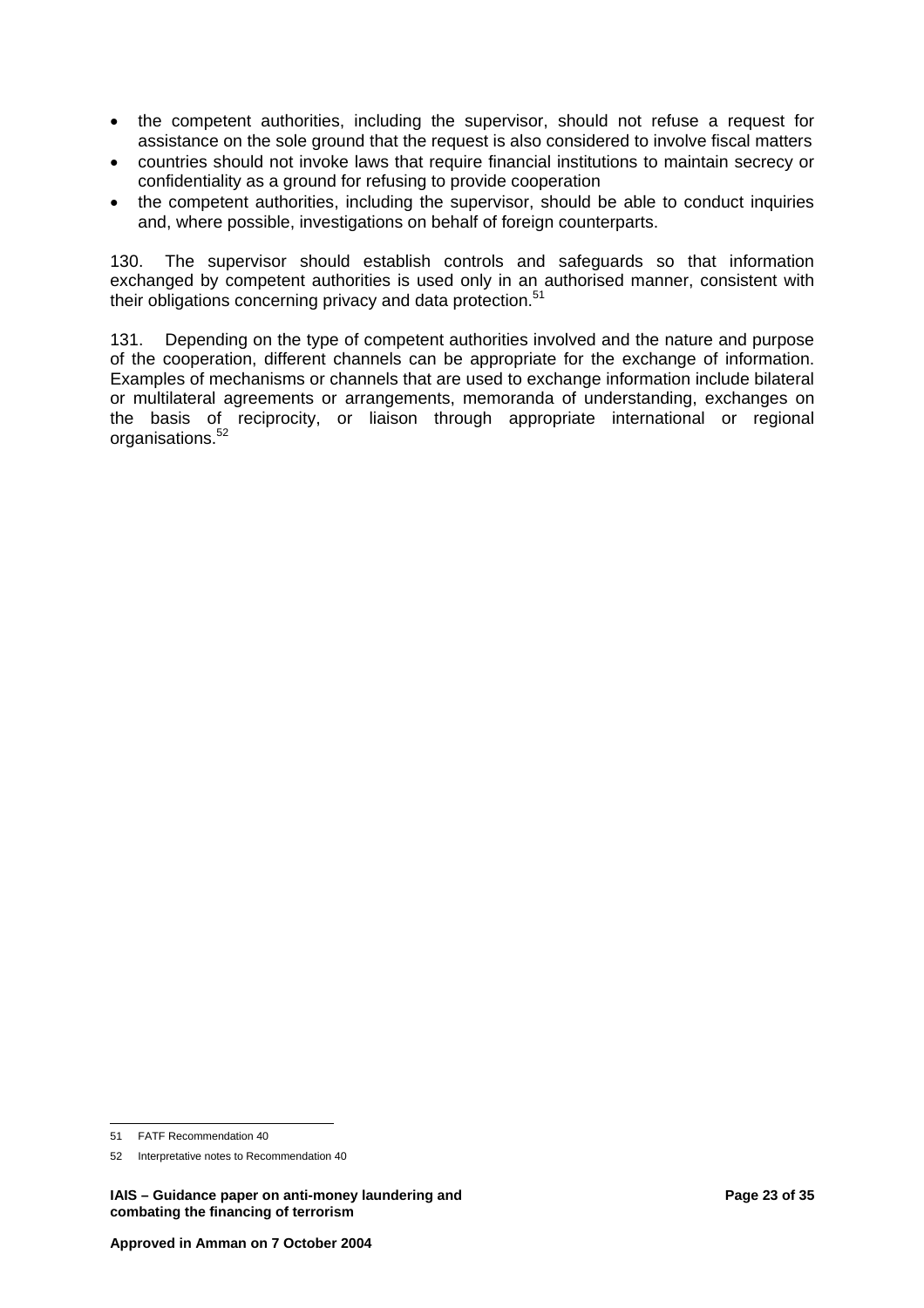# <span id="page-25-0"></span>**Appendix A** − **References**

#### **References**

- Financial Action Task Force (FATF), *Special Recommendations on Terrorist Financing*, October 2001
- FATF, *Report on Money Laundering Typologies*, 2002-2003
- FATF, *The Forty Recommendations*, June 2003
- FATF, *Report on Money Laundering and Terrorist Financing Typologies*, 2003-2004
- FATF, *Methodology for Assessing Compliance with the FATF 40 Recommendations and the 8 Special Recommendations*, February 2004
- International Association of Insurance Supervisors (IAIS), *Insurance Core Principles and Methodology*, October 2003
- IAIS, *Anti-Money Laundering Guidance Notes for Insurance Supervisors and Insurance Entities*, January 2002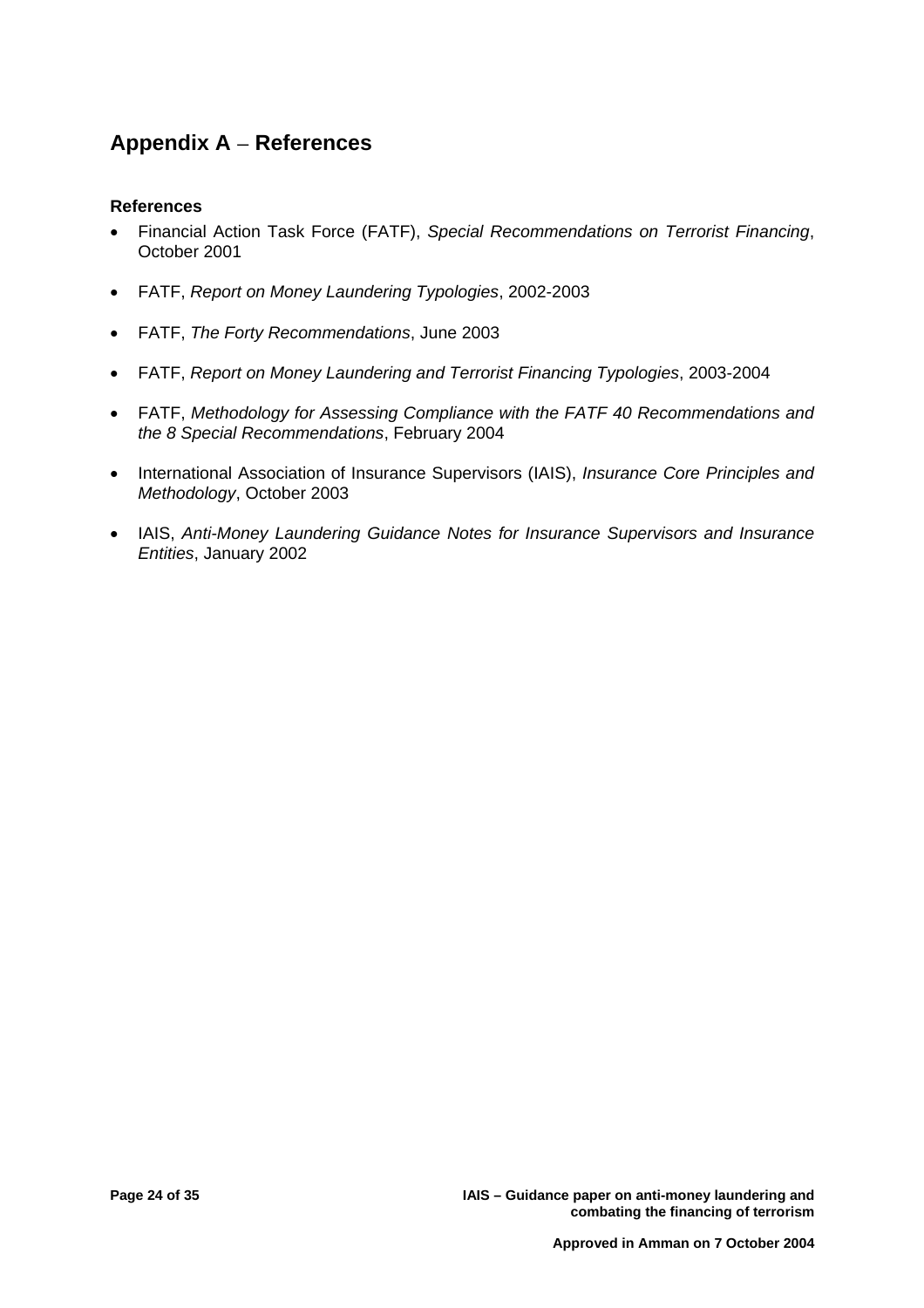# <span id="page-26-0"></span>**Appendix B** − **IAIS Insurance Core Principle on AML/CFT**

#### **ICP 28 Anti-money laundering, combating the financing of terrorism (AML/CFT)**

The supervisory authority requires insurers and intermediaries, at a minimum those insurers and intermediaries offering life insurance products or other investment related insurance, to take effective measures to deter, detect and report money laundering and the financing of terrorism consistent with the Recommendations of the Financial Action Task Force on Money Laundering (FATF).

#### **Explanatory note**

28.1. In most IAIS member jurisdictions, money laundering and financing of terrorism are criminal acts under the law. Money laundering is the processing of criminal proceeds to disguise their illegal origin. The financing of terrorism involves the direct or indirect provision of funds, whether lawfully or unlawfully obtained, for terrorist acts or to terrorist organisations.

28.2. Insurers and intermediaries, in particular those insurers and intermediaries offering life insurance or other investment related insurance could be involved, knowingly or unknowingly, in money laundering and financing of terrorism. This exposes them to legal, operational and reputational risks. Supervisory authorities, in conjunction with law enforcement authorities and in co-operation with other supervisors, must adequately supervise insurers and intermediaries for AML/CFT purposes to prevent and counter such activities.

#### *Essential criteria*

- a. The measures required under the AML/CFT legislation and the activities of the supervisors should meet the criteria under those FATF Recommendations applicable to the insurance sector.<sup>53</sup>
- b. The supervisory authority has adequate powers of supervision, enforcement and sanction in order to monitor and ensure compliance with AML/CFT requirements. Furthermore, the supervisory authority has the authority to take the necessary supervisory measures to prevent criminals or their associates from holding or being the beneficial owner of a significant or controlling interest or holding a management function in an insurer or an intermediary.
- c. The supervisory authority has appropriate authority to co-operate effectively with the domestic Financial Intelligence Unit (FIU) and domestic enforcement authorities, as well as with other supervisors both domestic and foreign, for AML/CFT purposes.
- d. The supervisory authority devotes adequate resources financial, human and technical – to AML/CFT supervisory activities.
- e. The supervisory authority requires insurers and intermediaries, at a minimum those insurers and intermediaries offering life insurance products or other investment related

<span id="page-26-1"></span> $\overline{a}$ 53 See FATF Recommendations 4-6, 8-11, 13-15, 17, 21-23, 25, 29-32 and 40 as well as Special Recommendations IV, V and the AML/CFT Methodology for a description of the complete set of AML/CFT measures that are required.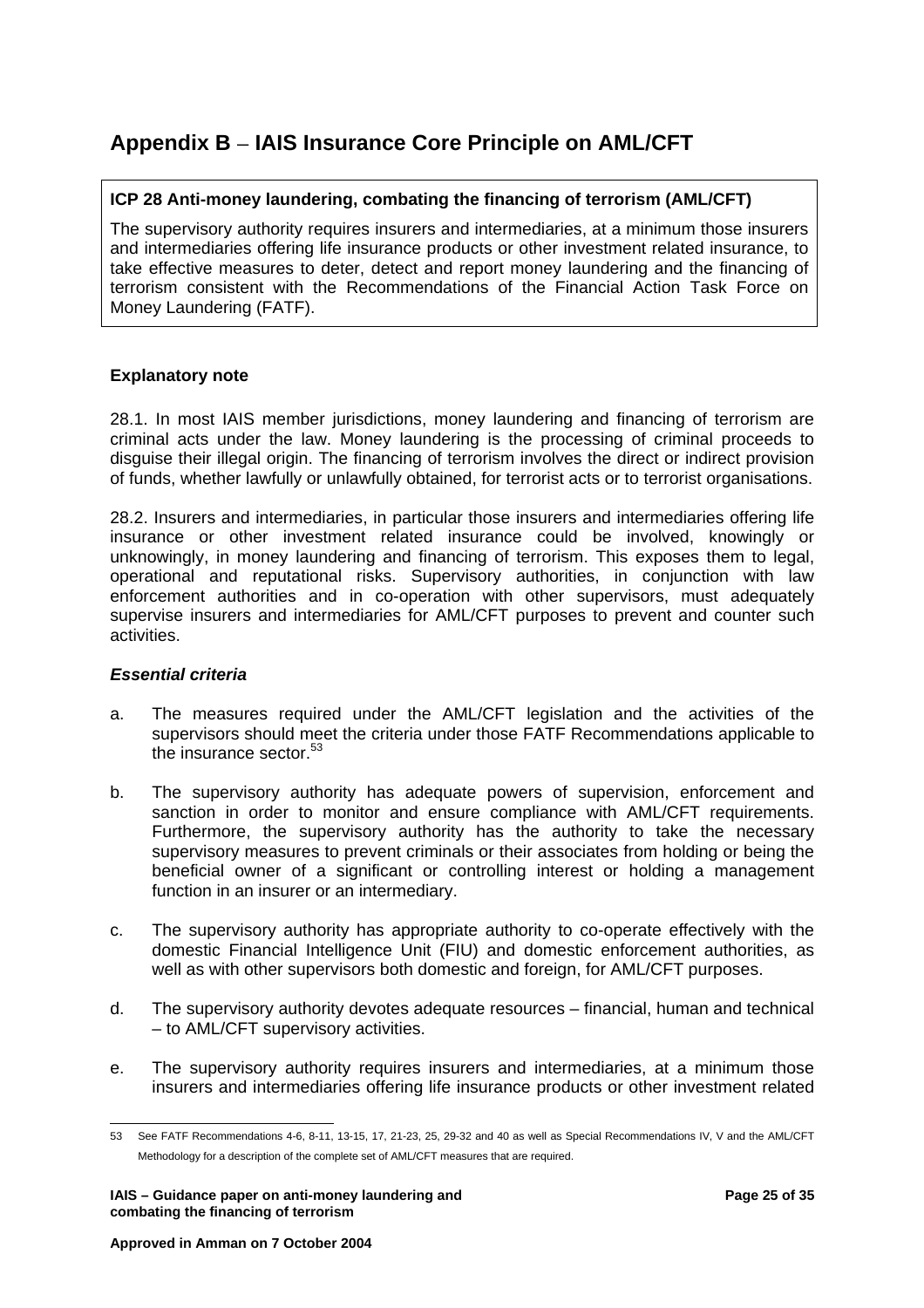insurance, to comply with AML/CFT requirements, which are consistent with the FATF Recommendations applicable to the insurance sector, including:

- − performing the necessary customer due diligence (CDD) on customers, beneficial owners and beneficiaries
- taking enhanced measures with respect to higher risk customers
- − maintaining full business and transaction records, including CDD data, for at least 5 years
- − monitoring for complex, unusual large transactions, or unusual patterns of transactions, that have no apparent or visible economic or lawful purpose
- − reporting suspicious transactions to the FIU
- − developing internal programmes (including training), procedures, controls and audit functions to combat money laundering and terrorist financing
- − ensuring that their foreign branches and subsidiaries observe appropriate AML/CFT measures consistent with the home jurisdiction requirements.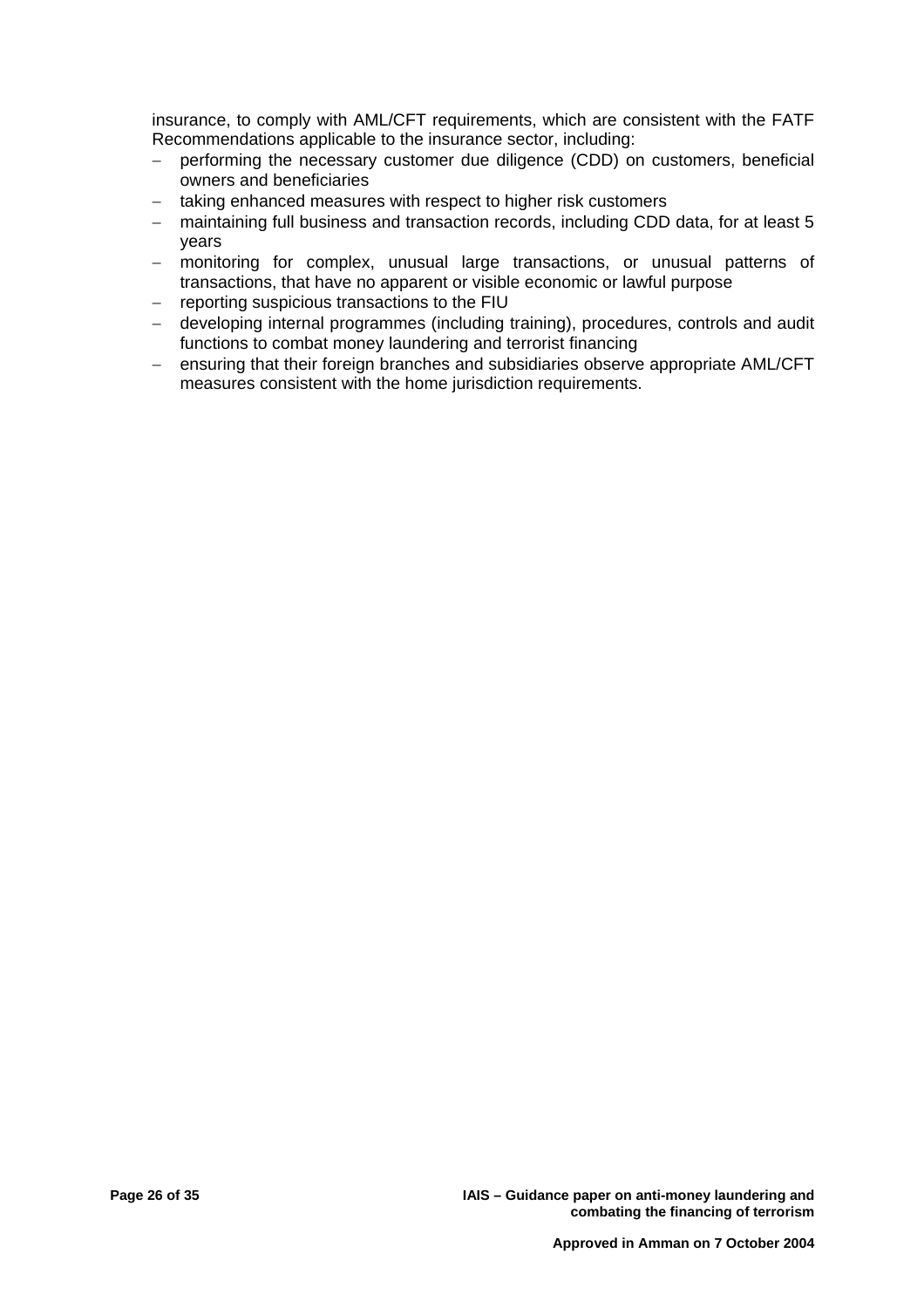# <span id="page-28-0"></span>**Appendix C** − **Specific cases and examples of money laundering involving insurance**

This appendix contains examples of money laundering or suspicious transactions involving insurance. It will be published on the IAIS website [\(www.iaisweb.org\)](http://www.iaisweb.org/) as a separate document and updated whenever new examples involving insurance are reported.

#### **Indicators**

The following examples may be indicators of a suspicious transaction and give rise to a suspicious transaction report:

- application for a policy from a potential client in a distant place where a comparable policy could be provided "closer to home"
- application for business outside the policyholder's normal pattern of business
- introduction by an agent/intermediary in an unregulated or loosely regulated jurisdiction or where organised criminal activities (e.g. drug trafficking or terrorist activity) or corruption are prevalent
- any want of information or delay in the provision of information to enable verification to be completed
- an atypical incidence of pre-payment of insurance premiums
- the client accepts very unfavourable conditions unrelated to his or her health or age
- the transaction involves use and payment of a performance bond resulting in a crossborder payment ( wire transfers) = the first ( or single) premium is paid from a bank account outside the country
- large fund flows through non-resident accounts with brokerage firms
- insurance policies with premiums that exceed the client's apparent means
- the client requests an insurance product that has no discernible purpose and is reluctant to divulge the reason for the investment
- insurance policies with values that appear to be inconsistent with the client's insurance needs
- the client conducts a transaction that results in a conspicuous increase of investment contributions
- any transaction involving an undisclosed party
- early termination of a product, especially at a loss, or where cash was tendered and/or the refund cheque is to a third party
- a transfer of the benefit of a product to an apparently unrelated third party
- a change of the designated beneficiaries (especially if this can be achieved without knowledge or consent of the insurer and/or the right to payment could be transferred simply by signing an endorsement on the policy)
- substitution, during the life of an insurance contract, of the ultimate beneficiary with a person without any apparent connection with the policyholder
- requests for a large purchase of a lump sum contract where the policyholder has usually made small, regular payments
- attempts to use a third party cheque to make a proposed purchase of a policy
- the applicant for insurance business shows no concern for the performance of the policy but much interest in the early cancellation of the contract
- the applicant for insurance business attempts to use cash to complete a proposed transaction when this type of business transaction would normally be handled by cheques or other payment instruments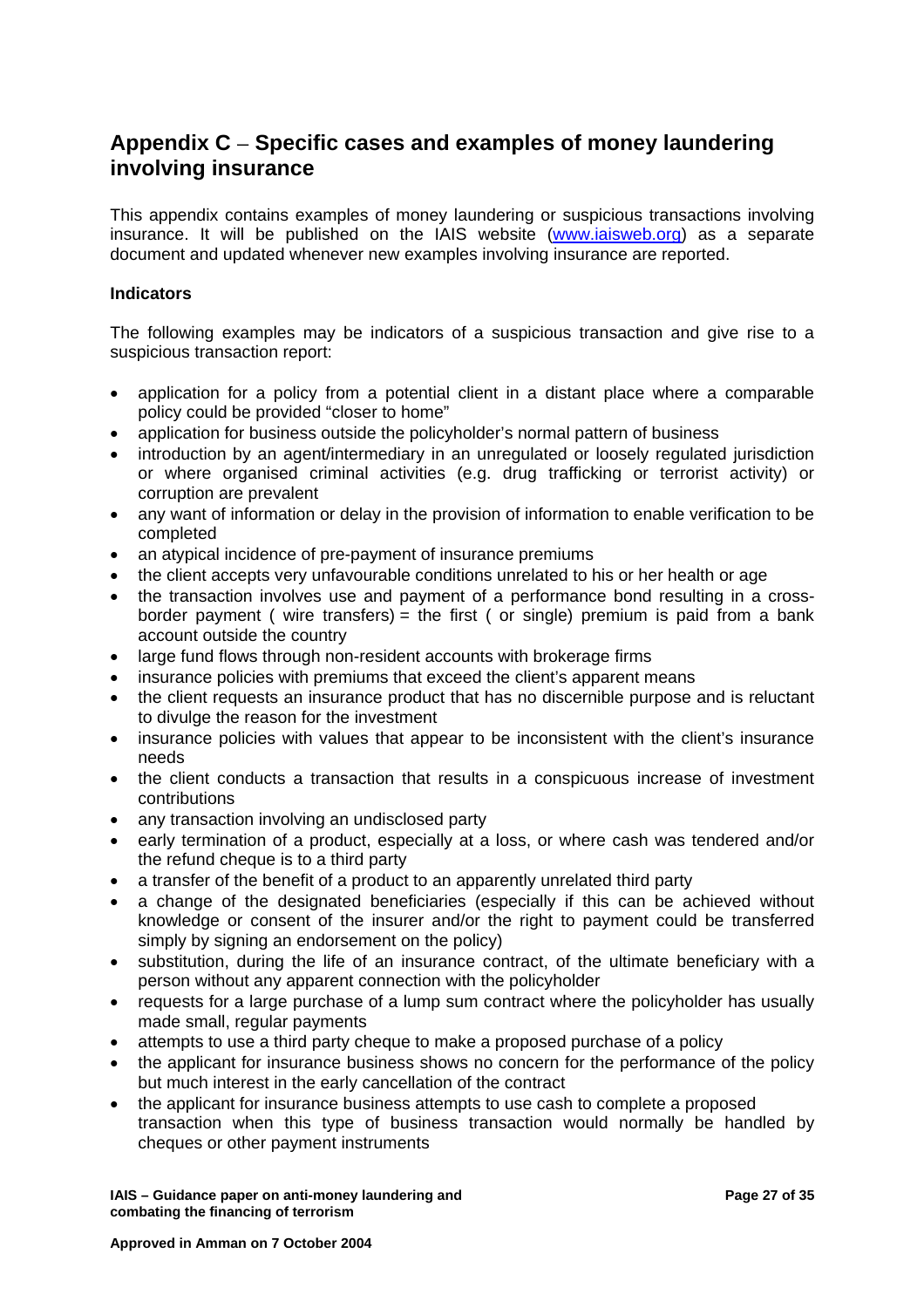- the applicant for insurance business requests to make a lump sum payment by a wire transfer or with foreign currency
- the applicant for insurance business is reluctant to provide normal information when applying for a policy, providing minimal or fictitious information or, provides information that is difficult or expensive for the institution to verify
- the applicant for insurance business appears to have policies with several institutions
- the applicant for insurance business purchases policies in amounts considered beyond the customer's apparent means
- the applicant for insurance business establishes a large insurance policy and within a short time period cancels the policy, requests the return of the cash value payable to a third party
- the applicant for insurance business wants to borrow the maximum cash value of a single premium policy, soon after paying for the policy
- the applicant for insurance business use a mailing address outside the insurance supervisor's jurisdiction and where during the verification process it is discovered that the home telephone has been disconnected.

The above indicators are not exhaustive.

#### **Life insurance**

- A company director from Company W, Mr. H, set up a money laundering scheme involving two companies, each one established under two different legal systems. Both of the entities were to provide financial services and providing financial guarantees for which he would act as director. These companies wired the sum of USD 1.1 million to the accounts of Mr. H in Country S. It is likely that the funds originated in some sort of criminal activity and had already been introduced in some way into the financial system. Mr. H also received transfers from Country C. Funds were transferred from one account to another (several types of accounts were involved, including both current and savings accounts). Through one of these transfers, the funds were transferred to Country U from a current account in order to make payments on life insurance policies. The investment in these policies was the main mechanism in the scheme for laundering the funds. The premiums paid for the life insurance policies in Country U amounted to some USD 1.2 million and represented the last step in the laundering operation.<sup>[54](#page-29-0)</sup>
- An attempt was made to purchase life policies for a number of foreign nationals. The underwriter was requested to provide life coverage with an indemnity value identical to the premium. There were also indications that in the event that the policies were to be cancelled, the return premiums were to be paid into a bank account in a different jurisdiction to the assured.
- On a smaller scale, local police authorities were investigating the placement of cash by a drug trafficker. The funds were deposited into several bank *accounts* and then transferred to an *account* in another jurisdiction. The drug trafficker then entered into a USD 75,000 life insurance policy. Payment for the policy was made by two separate wire transfers from the overseas *accounts*. It was purported that the funds used for payment were the proceeds of overseas investments. At the time of the drug trafficker's arrest, the insurer had received instructions for the early surrender of the policy.

<span id="page-29-0"></span> $\overline{a}$ 54 FATF Report on Money Laundering Typologies, 2002 – 2003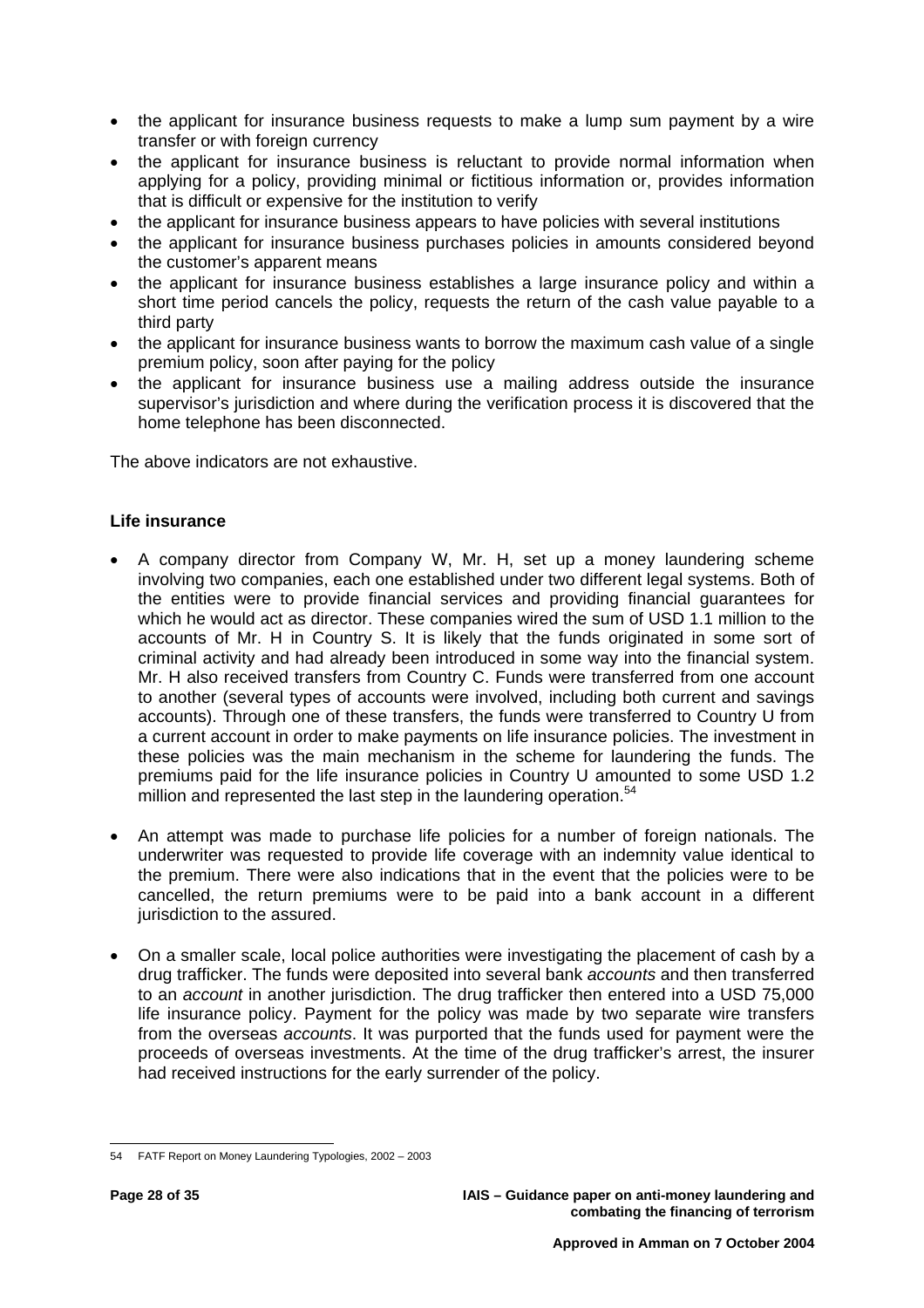• In 1990, a British insurance sales agent was convicted of violating a money laundering statute. The insurance agent was involved in a money laundering scheme in which over USD 1.5 million was initially placed with a bank in England. The "layering process" involved the purchase of single premium insurance policies. The insurance agent became a top producer at his insurance company and later won a company award for his sales efforts. This particular case involved the efforts of more than just a sales agent. The insurance agent's supervisor was also charged with violating the money laundering statute.

This case has shown how money laundering, coupled with a corrupt employee, can expose an insurance company to negative publicity and possible criminal liability.

• Customs officials in Country X initiated an investigation which identified a narcotics trafficking organisation utilised the insurance sector to launder proceeds. Investigative efforts by law enforcement agencies in several different countries identified narcotic traffickers were laundering funds through Insurance firm Z located in an off-shore jurisdiction.

Insurance firm Z offers investment products similar to mutual funds. The rate of return is tied to the major world stock market indices so the insurance policies were able to perform as investments. The account holders would over-fund the policy, moving monies into and out of the fund for the cost of the penalty for early withdrawal. The funds would then emerge as a wire transfer or cheque from an insurance company and the funds were apparently clean. To date, this investigation has identified that over USD 29 million was laundered through this scheme, of which over USD 9 million dollars has been seized. Additionally, based on joint investigative efforts by Country Y (the source country of the narcotics) and Country Z customs officials, several search warrants and arrest warrants were executed relating to money laundering activities involved individuals associated with Insurance firm  $Z_{\text{c}}^{\text{t}}$ 

- A customer contracted life insurance of a 10 year duration with a cash payment equivalent to around USD 400,000. Following payment, the customer refused to disclose the origin of the funds. The insurer reported the case. It appears that prosecution had been initiated in respect of the individual's fraudulent management activity.
- A life insurer learned from the media that a foreigner, with whom it had two life-insurance contracts, was involved in Mafia activities in his/her country. The contracts were of 33 years duration. One provided for a payment of close to the equivalent of USD 1 million in case of death. The other was a mixed insurance with value of over half this amount.
- A client domiciled in a country party to a treaty on the freedom of cross-border provision of insurance services, contracted with a life insurer for a foreign life insurance for 5 years with death cover for a down payment equivalent to around USD 7 million. The beneficiary was altered twice: 3 months after the establishment of the policy and 2 months before the expiry of the insurance. The insured remained the same. The insurer reported the case. The last beneficiary - an alias - turned out to be a PEP.

<span id="page-30-0"></span><sup>55</sup> 55 FATF Report on Money Laundering and Terrorist Financing Typologies, 2003 – 2004

**IAIS – Guidance paper on anti-money laundering and Page 29 of 35 and Page 29 of 35 and Page 29 of 35 and Page 29 of 35 and Page 29 of 35 and Page 29 of 35 and Page 29 of 35 and Page 29 of 35 and Page 29 of 35 and Page 29 combating the financing of terrorism**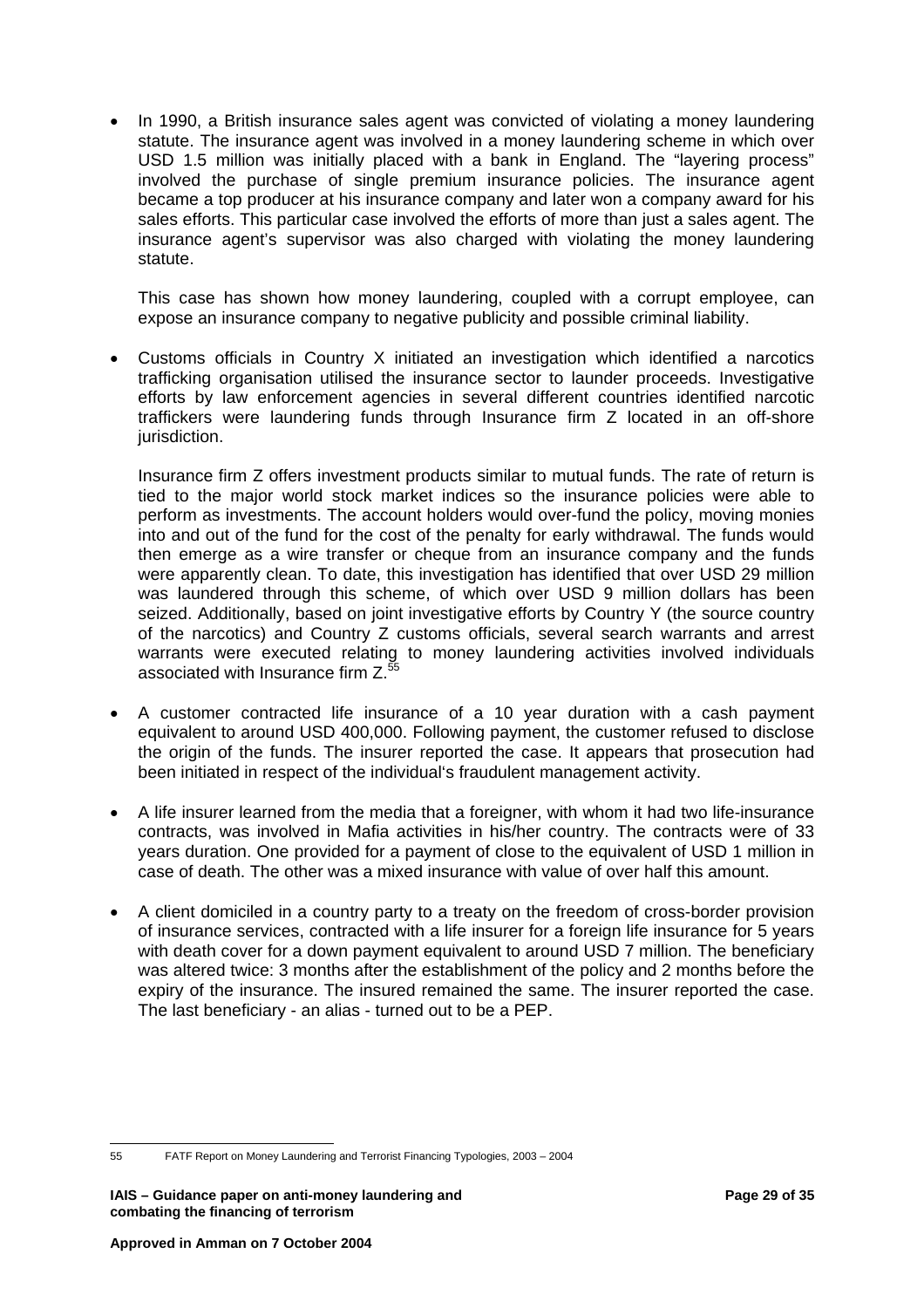#### **Non-life insurance**

- A money launderer purchased marine property and casualty insurance for a phantom ocean-going vessel. He paid large premiums on the policy and suborned the intermediaries so that regular claims were made and paid. However, he was very careful to ensure that the claims were less than the premium payments, so that the insurer enjoyed a reasonable profit on the policy. In this way, the money launderer was able to receive claims cheques which could be used to launder funds. The funds appeared to come from a reputable insurance company, and few questioned the source of the funds having seen the name of the company on the cheque or wire transfer. <sup>[56](#page-31-0)</sup>
- Four broking agencies were forced to freeze funds after US court action that followed an investigation into Latin American drugs smuggling. The drug trafficking investigation, codenamed Golden Jet, was coordinated by the Drug Enforcement Agency (DEA) based in the USA but also involved the FBI and the UK authorities. The funds frozen by the court action related to insurance money deposited at insurance brokers for around 50 aircraft.

It is understood that the brokers affected by the court order included some of the largest UK insurance brokers. The case highlighted the potential vulnerability of the insurance market to sophisticated and large scale drug trafficking and money laundering operators. The court order froze aircraft insurance premiums taken out by 17 Colombian and Panamanian air cargo companies and by 9 individuals. The action named 50 aircraft, including 13 Boeing 727s, 1 Boeing 707, 1 French Caravelle and 2 Hercules C130 transport aircraft. The British end of the action was just one small part of a massive antidrug trafficking action co-ordinated by the DEA. Officials of the DEA believe Golden Jet is one of the biggest blows they have been able to strike against the narcotics trade. The American authorities led by the DEA swooped on an alleged Colombian drugs baron and tons of cocaine valued at many billions of dollars were seized and a massive cocaine processing factory located in Colombia together with aircraft valued at more than USD22 million were destroyed in the DEA coordinated action. According to the indictment, the cargo companies were responsible for shipping tons of cocaine from South to North America all through the 1980s and early 1990s, providing a link between the producers and the consumers of the drugs. Much of the cocaine flowing into the USA was transported into the country by air. During this period the Colombian cartels rose to wealth and prominence, aided by those transport links.

#### **Intermediaries**

• A person (later arrested for drug trafficking) made a financial investment (life insurance) of USD 250,000 by means of an insurance broker. He acted as follows. He contacted an insurance broker and delivered a total amount of USD 250,000 in three cash instalments. The insurance broker did not report the delivery of that amount and deposited the three instalments in the bank. These actions raise no suspicion at the bank, since the insurance broker is known to them as being connected to the insurance branch. The insurance broker delivers, afterwards, to the insurance company responsible for making the financial investment, three cheques from a bank account under his name, totalling USD 250,000, thus avoiding the raising suspicions with the insurance company.<sup>[57](#page-31-1)</sup>

**Page 30 of 35 IAIS – Guidance paper on anti-money laundering and combating the financing of terrorism** 

 $\overline{a}$ 56 FATF Report on Money Laundering and Terrorist Financing Typologies, 2003 – 2004

<span id="page-31-1"></span><span id="page-31-0"></span><sup>57</sup> FATF Report on Money Laundering Typologies, 2002 – 2003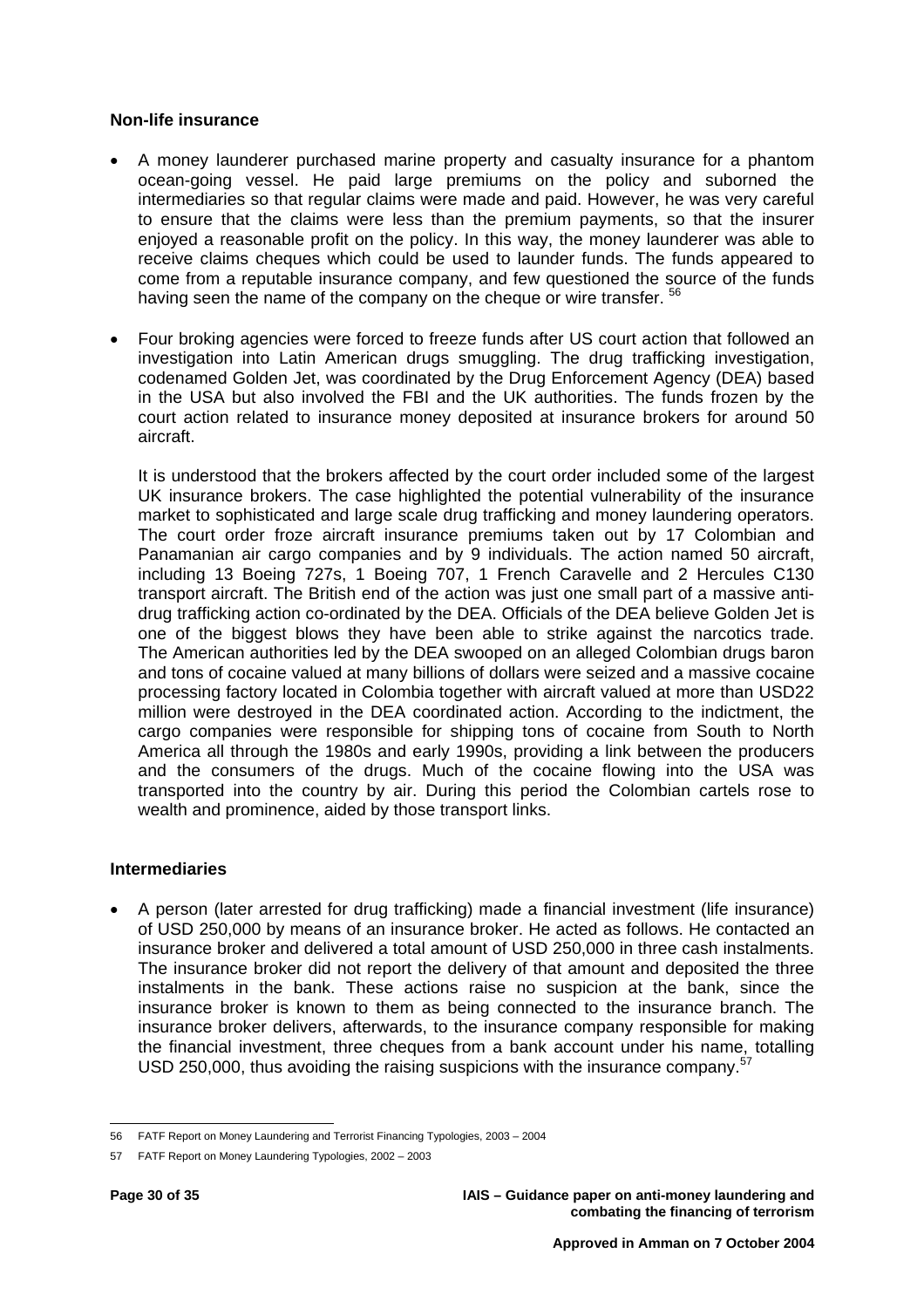- Clients in several countries used the services of an intermediary to purchase insurance policies. Identification was taken from the client by way of an ID card, but these details were unable to be clarified by the providing institution locally, which was reliant on the intermediary doing due diligence checks. The policy was put in place and the relevant payments were made by the intermediary to the local institution. Then, after a couple of months had elapsed, the institution would receive notification from the client stating that there was now a change in circumstances, and they would have to close the policy suffering the losses but coming away with a clean cheque from the institution. On other occasions the policy would be left to run for a couple of years before being closed with the request that the payment be made to a third party. This was often paid with the receiving institution, if local, not querying the payment as it had come from another reputable local institution.[58](#page-32-0)
- An insurance company was established by a well-established insurance management operation. One of the clients, a Russian insurance company, had been introduced through the management of the company's London office via an intermediary. In this particular deal, the client would receive a "profit commission" if the claims for the period were less than the premiums received. Following an on-site inspection of the company by the insurance regulators, it became apparent that the payment route out for the profit commission did not match the flow of funds into the insurance company's account. Also, the regulators were unable to ascertain the origin and route of the funds as the intermediary involved refused to supply this information. Following further investigation, it was noted that there were several companies involved in the payment of funds and it was difficult to ascertain how these companies were connected with the original insured, the Russian insurance company.
- A construction project was being financed in Europe. The financing also provided for a consulting company's fees. To secure the payment of the fees, an investment account was established and a sum equivalent to around USD 400,000 deposited with a lifeinsurer. The consulting company obtained powers of attorney for the account. Immediately following the setting up of the account, the consulting company withdrew the entire fee stipulated by the consulting contract. The insurer reported the transaction as suspicious. It turns out that an employee of the consulting company was involved in several similar cases. The account is frozen.

#### **Reinsurance**

- An insurer in country A sought reinsurance with a reputable reinsurance company in country B for its directors and officer cover of an investment firm in country A. The insurer was prepared to pay four times the market rate for this reinsurance cover. This raised the suspicion of the reinsurer which contacted law enforcement agencies. Investigation made clear that the investment firm was bogus and controlled by criminals with a drug background. The insurer had ownership links with the investment firm. The impression is that - although drug money would be laundered by a payment received from the reinsurer – the main purpose was to create the appearance of legitimacy by using the name of a reputable reinsurer. By offering to pay above market rate the insurer probably intended to assure continuation of the reinsurance arrangement.
- A state insurer in country A sought reinsurance cover for its cover of an airline company. When checking publicly available information on the company it turned out that the

<span id="page-32-0"></span> $\overline{a}$ 58 FATF Report on Money Laundering and Terrorist Financing Typologies, 2003 – 2004

**IAIS – Guidance paper on anti-money laundering and Page 31 of 35 Page 31 of 35 Page 31 of 35 Page 31 of 35 Page 31 of 35 Page 31 of 35 Page 31 of 35 Page 31 of 35 Page 31 of 35 Page 31 of 35 Page 31 of 35 Page 31 of 35 Pa combating the financing of terrorism**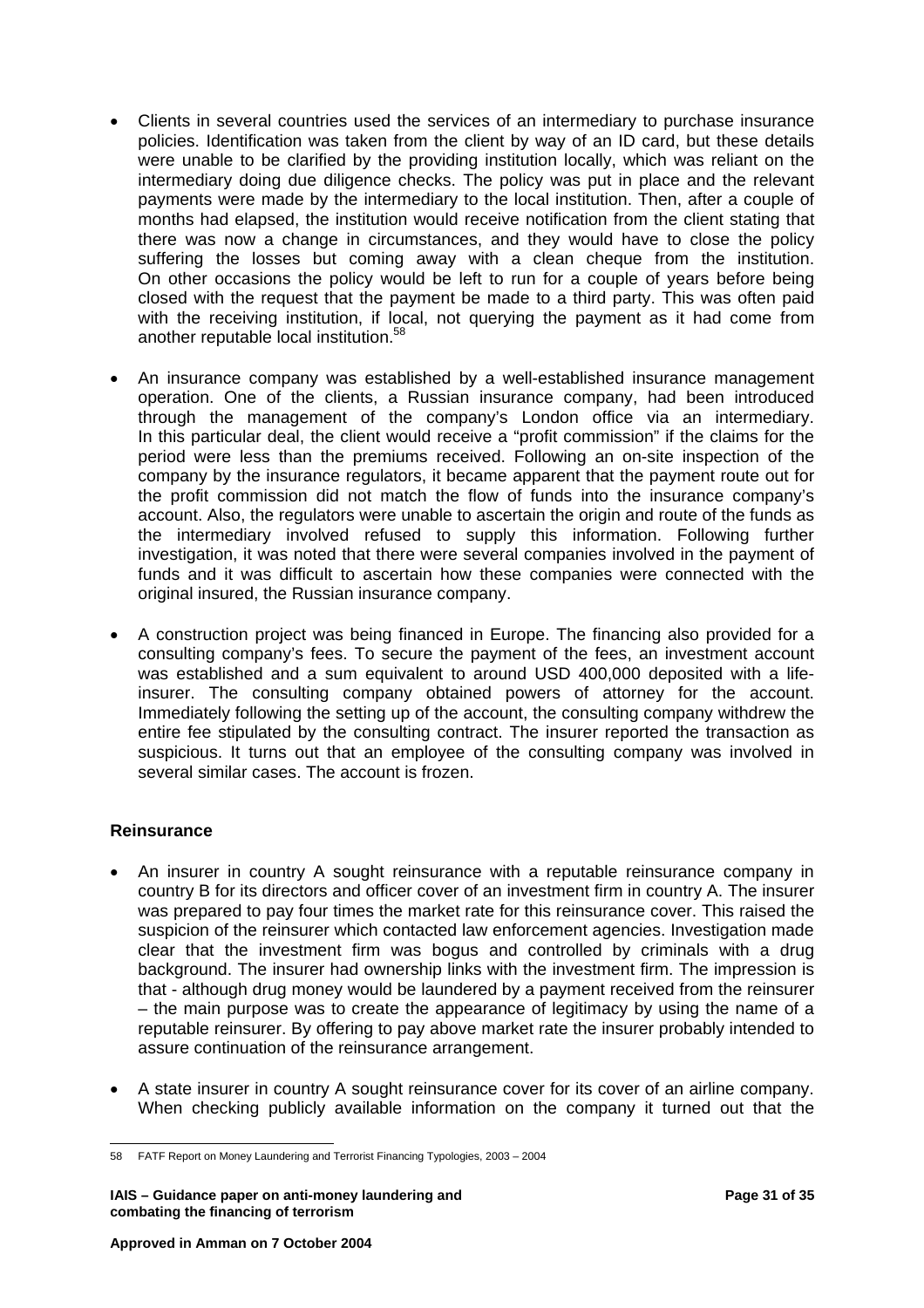company was linked to potential war lords and drug traffickers. A report was made to the law enforcement authorities.

#### **Return premiums**

There are several cases where the early cancellation of policies with return of premium has been used to launder money. This has occurred where there have been:

- a number of policies entered into by the same insurer/intermediary for small amounts and then cancelled at the same time
- return premium being credited to an account different from the original account
- requests for return premiums in currencies different to the original premium, and
- regular purchase and cancellation of policies.

#### **Over payment of premiums**

Another simple method by which funds can be laundered is by arranging for excessive numbers or excessively high values of insurance reimbursements by cheque or wire transfer to be made. A money launderer may well own legitimate assets or businesses as well as an illegal enterprise. In this method, the launderer may arrange for insurance of the legitimate assets and 'accidentally', but on a recurring basis, significantly overpay his premiums and request a refund for the excess. Often, the person does so in the belief that his relationship with his representative at the company is such that the representative will be unwilling to confront a customer who is both profitable to the company and important to his own success.

The overpayment of premiums, has, been used as a method of money laundering. Insurers should be especially vigilant where:

- the overpayment is over a certain size (say USD10,000 or equivalent)
- the request to refund the excess premium was to a third party
- the assured is in a jurisdiction associated with money laundering and
- where the size or regularity of overpayments is suspicious.

#### **High brokerage/third party payments/strange premium routes**

High brokerage can be used to pay off third parties unrelated to the insurance contract. This often coincides with example of unusual premium routes.

#### **Claims**

A claim is one of the principal methods of laundering money through insurance. Outlined below are examples of where claims have resulted in reports of suspected money laundering and terrorist financing.

• A claim was notified by the assured, a solicitor, who was being sued by one of his clients. The solicitor was being sued for breach of confidentiality, which led to the client's creditors discovering funds that had allegedly been smuggled overseas. Documents indicated that the solicitor's client might be involved in tax evasion, currency smuggling and money laundering.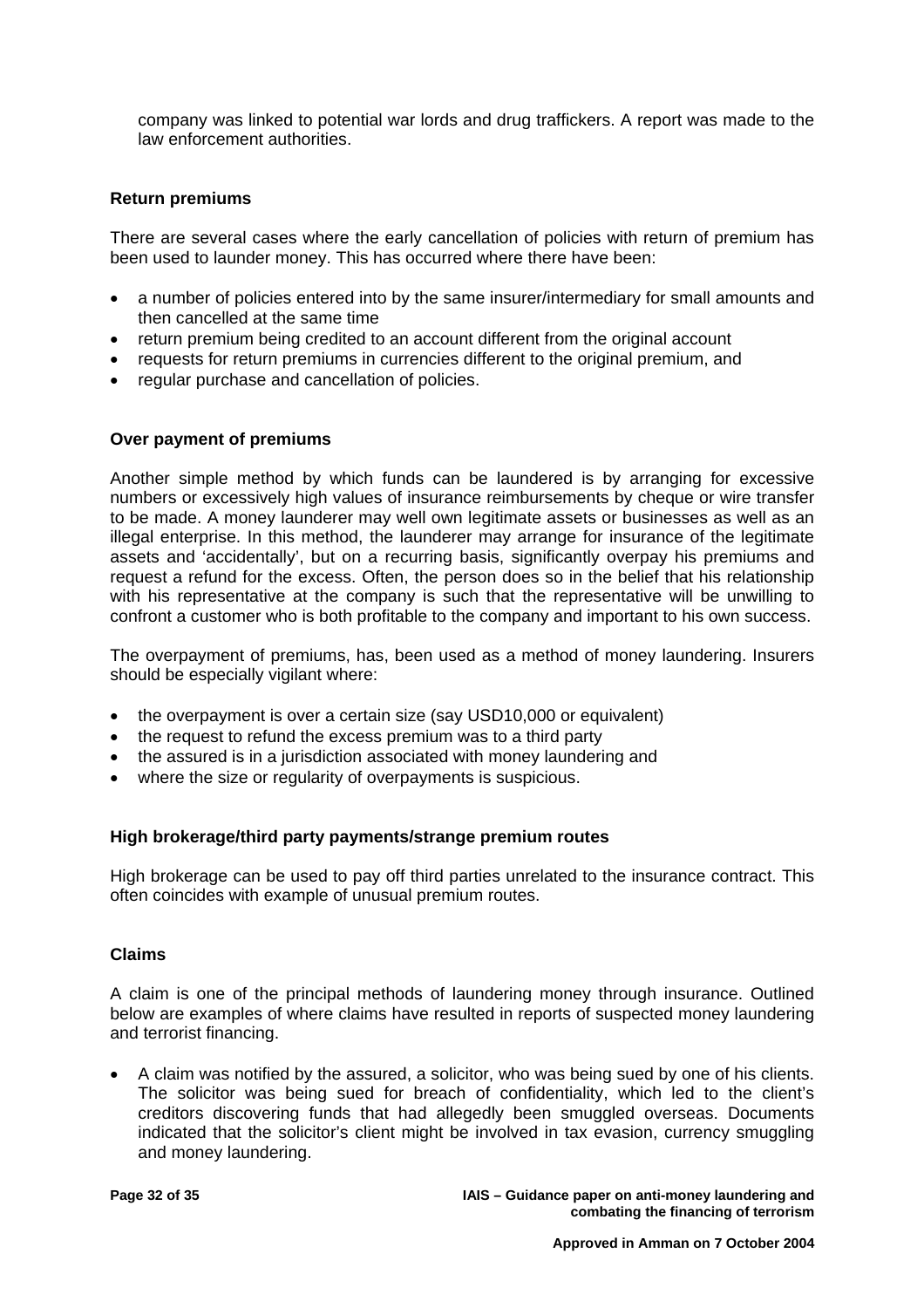- A claim was notified relating to the loss of high value goods whilst in transit. The assured admitted to investigators that he was fronting for individuals who wanted to invest "dirt money" for a profit. It is believed that either the goods, which were allegedly purchased with cash, did not exist, or that the removal of the goods was organised by the purchasers to ensure a claim occurred and that they received "clean" money as a claims settlement.
- Insurers have discovered instances where premiums have been paid in one currency and requests for claims to be paid in another as a method of laundering money.
- During an on-site visit, an insurance supervisor was referred to a professional indemnity claim that the insurer did not believe was connected with money laundering. The insurer was considering whether to decline the claim on the basis that it had failed to comply with various conditions under the cover. The insurance supervisor reviewed the insurer's papers, which identified one of the bank's clients as being linked to a major fraud and money laundering investigation being carried out by international law enforcement agencies.
- After a successful High Court action for fraud, adjusters and lawyers working for an insurer involved in the litigation became aware that the guilty fraudster was linked to other potential crimes, including money laundering.

#### **Assignment of claims**

In a similar way, a money launderer may arrange with groups of otherwise legitimate people, perhaps owners of businesses, to assign any legitimate claims on their policies to be paid to the money launderer. The launderer promises to pay these businesses, perhaps in cash, money orders or travellers cheques, a percentage of any claim payments paid to him above and beyond the face value of the claim payments. In this case the money laundering strategy involves no traditional fraud against the insurer. Rather, the launderer has an interest in obtaining funds with a direct source from an insurance company, and is willing to pay others for this privilege. The launderer may even be strict in insisting that the person does not receive any fraudulent claims payments, because the person does not want to invite unwanted attention.

#### **Non-life insurance – fraudulent claims**

• Police in Country A uncovered a case of stolen car trafficking where the perpetrators provoked accidents in Country B to be able to claim the damages. The proceeds were laundered via public works companies. A network consisting of two teams operated in two different regions of Country A. Luxury vehicles were stolen and given false number plates before being taken to Country B. An insurance contract was taken out in the first country on these vehicles. In Country B, the vehicles were deliberately written off and junk vehicles with false number plates were bought using false identity documents to be able to claim the damages from the insurance firms in Country A. Around a hundred luxury stolen vehicles were used in this scheme to claim the damages resulting from the simulated or intentional accidents that were then fraudulently declared to the insurance firms. The total loss was over USD 2.5 million. The country in which the accidents occurred was chosen because its national legislation provided for prompt payment of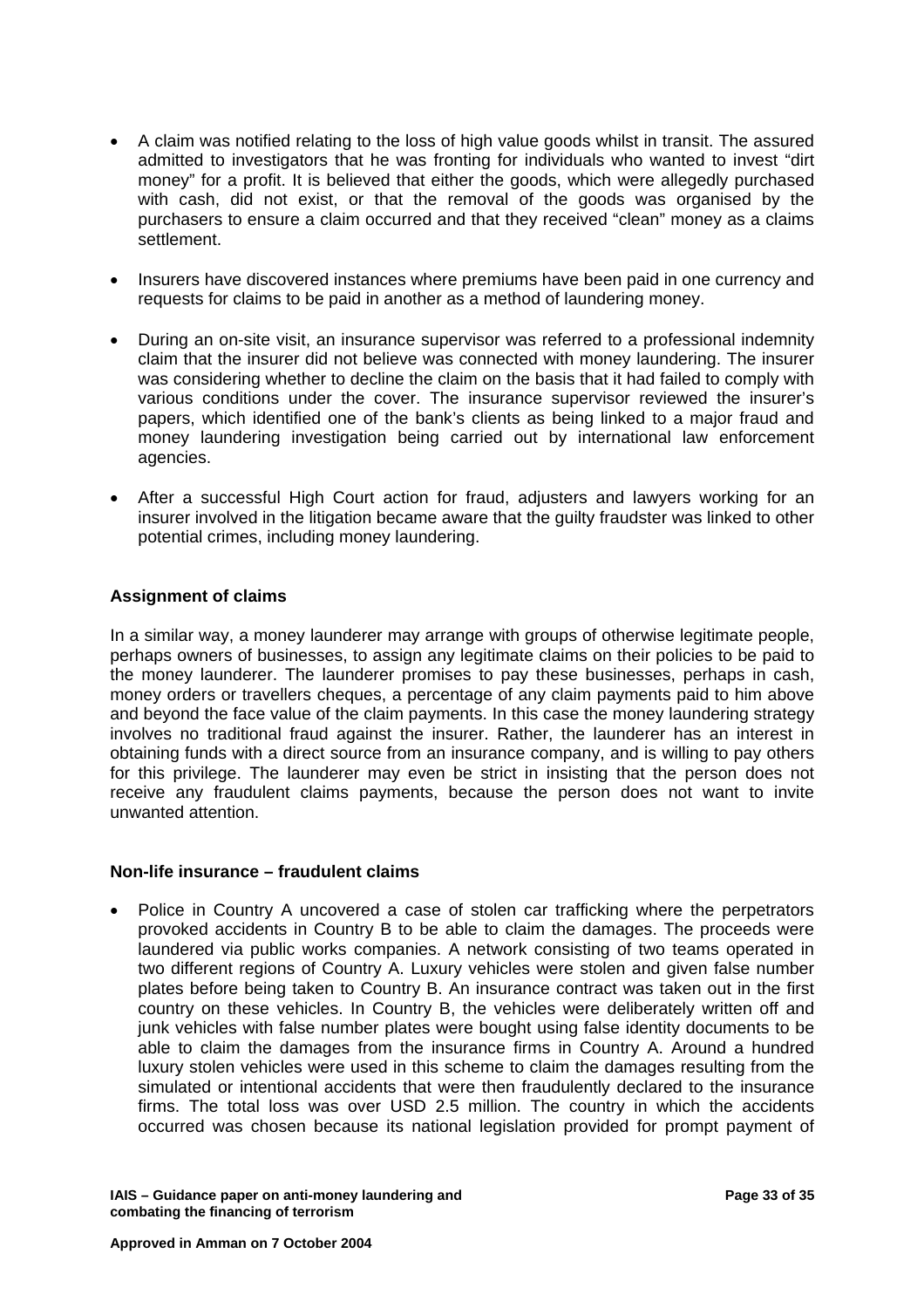#### damages.

On receipt of the damages, the false claimants gave 50% of the sum in cash to the leader of the gang who invested these sums in Country B. The investigations uncovered bank transfers amounting to over USD 12,500 per month from the leader's accounts to the country in question. The money was invested in the purchase of numerous public works vehicles and in setting up companies in this sector in Country B. Investigations also revealed that the leader of the gang had a warehouse in which luxury vehicles used for his trafficking operation were stored. It was also established that there was a business relationship between the leader and a local property developer, suggesting that the network sought to place part of its gains into real estate.<sup>[59](#page-35-0)</sup>

• An individual purchases an expensive new car. The individual obtains a loan to pay for the vehicle. At the time of purchase, the buyer also enters into a medical insurance policy that will cover the loan payments if he were to suffer a medical disability that would prevent repayment. A month or two later, the individual is purportedly involved in an "accident" with the vehicle, and an injury (as included in the insurance policy) is reported. A doctor, working in collusion with the individual, confirms injury. The insurance company then honours the claim on the policy by paying off the loan on the vehicle. Thereafter, the organisation running the operation sells the motor vehicle and pockets the profit from its sale. In one instance, an insurance company suffered losses in excess of \$2 million from similar fraud schemes carried out by terrorist groups.

<span id="page-35-0"></span> $\overline{a}$ 59 FATF Report on Money Laundering and Terrorist Financing Typologies, 2003 – 2004